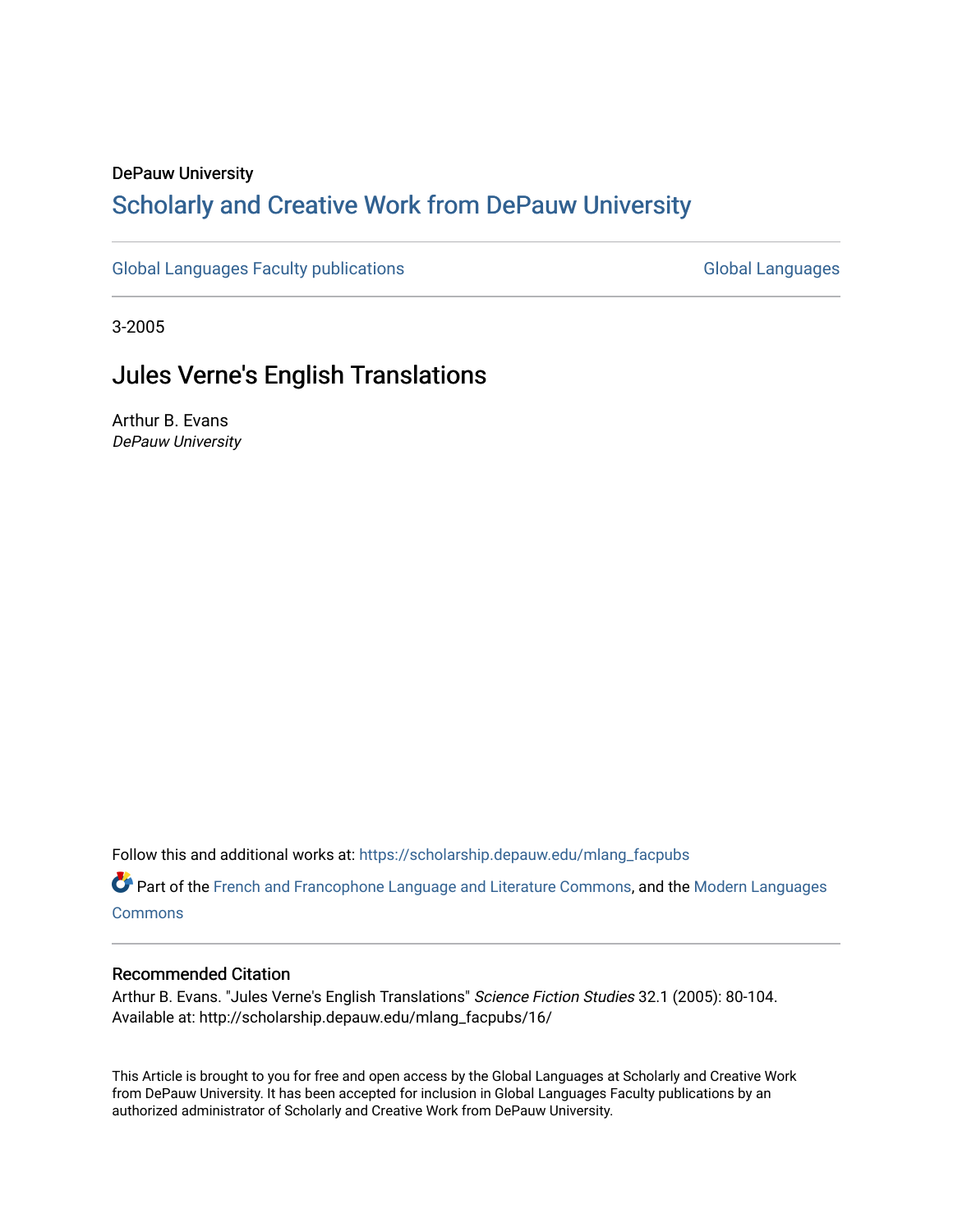## **[DePauw University](http://depauw.edu)**

[From the SelectedWorks of Arthur Bruce Evans](http://works.bepress.com/arthur_evans)

March 2005 Jules Verne 's English Translations

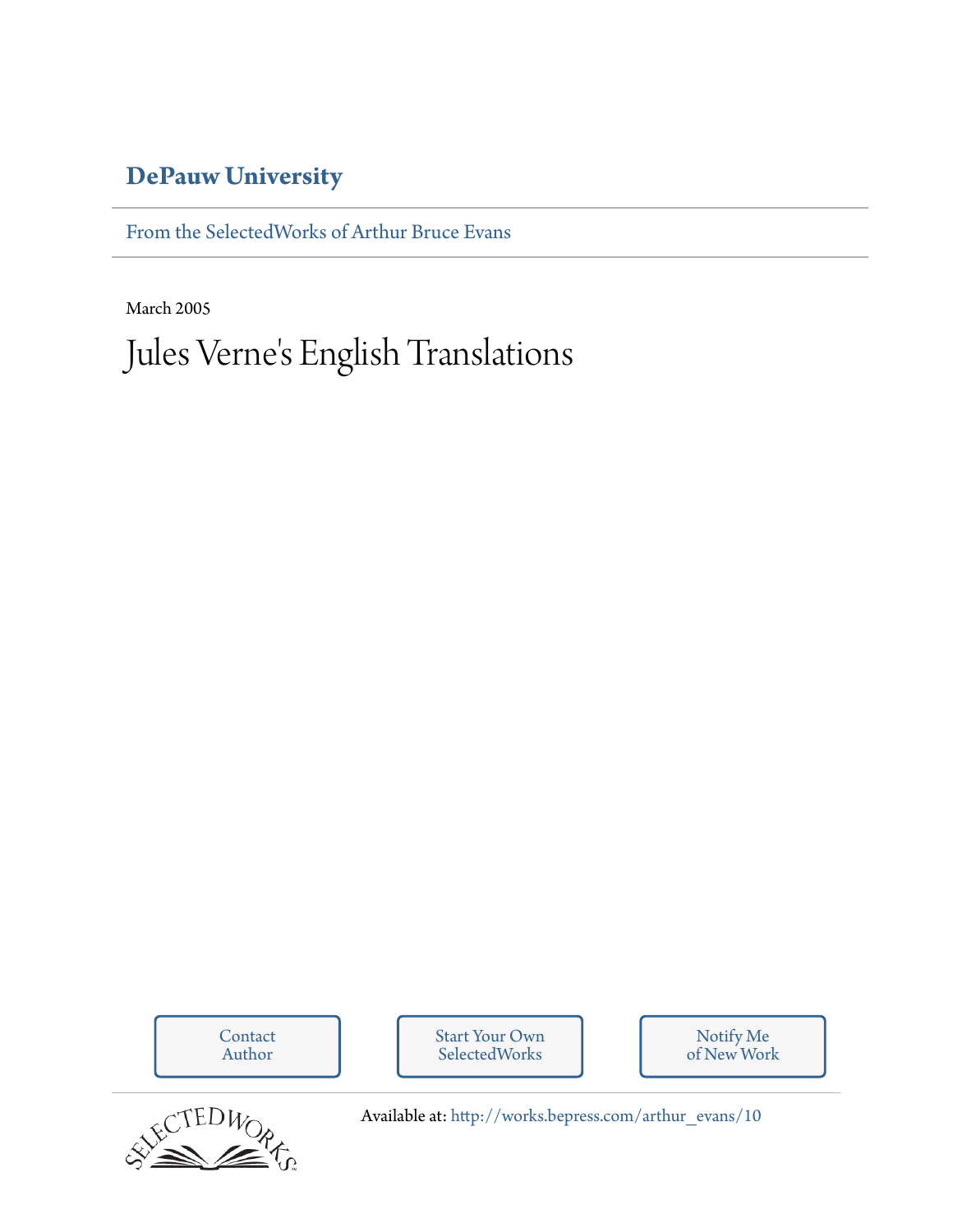### Arthur B. Evans

#### Jules Verne's English Translations

I would therefore describe a good translation to be that in which the merit of the original work is so completely transfused into another language as to be as distinctly apprehended, and as strongly felt, by a native of the country to which that language belongs as it is by those who speak the language of the original work. —Alexander Fraser Tytler, *Essay on the Principles of Translation* 8-9

I am the most unknown of men. —letter from Jules Verne to Mario Turiello, March 2, 1895

On October 5, 1897, in a letter to an Italian admirer, Jules Verne made the following remark: "I'm not surprised that the translations you've been speaking to me about are bad. That is not particular to Italy; in other countries they are no better. But we can do nothing about it, absolutely nothing" ("Correspon-dance avec Mario Turiello" 124).

This brief comment by Verne during the final decade of his life says volumes about the overall quality of his translations. Scholars now unanimously agree that the early English translations of Verne's Voyages Extraordinaires were extremely shoddy and often bear little resemblance to their original French counterparts. In a rush to bring his most popular (and profitable) stories to market, British and American translators repeatedly watered them down and abridged them by chopping out most of the science and the longer descriptive passages (often from 20 to 40% of the original); they committed thousands of basic translating errors, mistakes that an average high-school student of French would have managed correctly; they censored Verne's texts by either removing or diluting references that might be construed as anti-British or anti-American; and, in several instances, they totally rewrote Verne's narratives to suit their own tastes (changing the names of the characters, adding new scenes, deleting others, relabeling the chapters, and so on).

As early as 1874, the slapdash nature of Verne's English translations was already becoming common knowledge. That year, in a preface to his own—very poor—American translation of Verne's De la Terre à la lune (1865) entitled The Baltimore Gun Club, Edward Roth expressed his righteous indignation over the

hasty translations of Verne's works by English hands, in which—either through ignorance, incapacity, or prejudice—his errors ... were uncorrected, his defects exaggerated, and even some of his best passages omitted. These translations, reprinted by American publishers, spread like wild fire last year over the country and were everywhere hailed with the greatest delight.<sup>1</sup> (4)

Around the *fin-de-siècle*, Verne enthusiast and collector Willis E. Hurd—who would much later, in 1940, establish an American Jules Verne Society<sup>2</sup>—was among the first to point out that some of Verne's works had more than one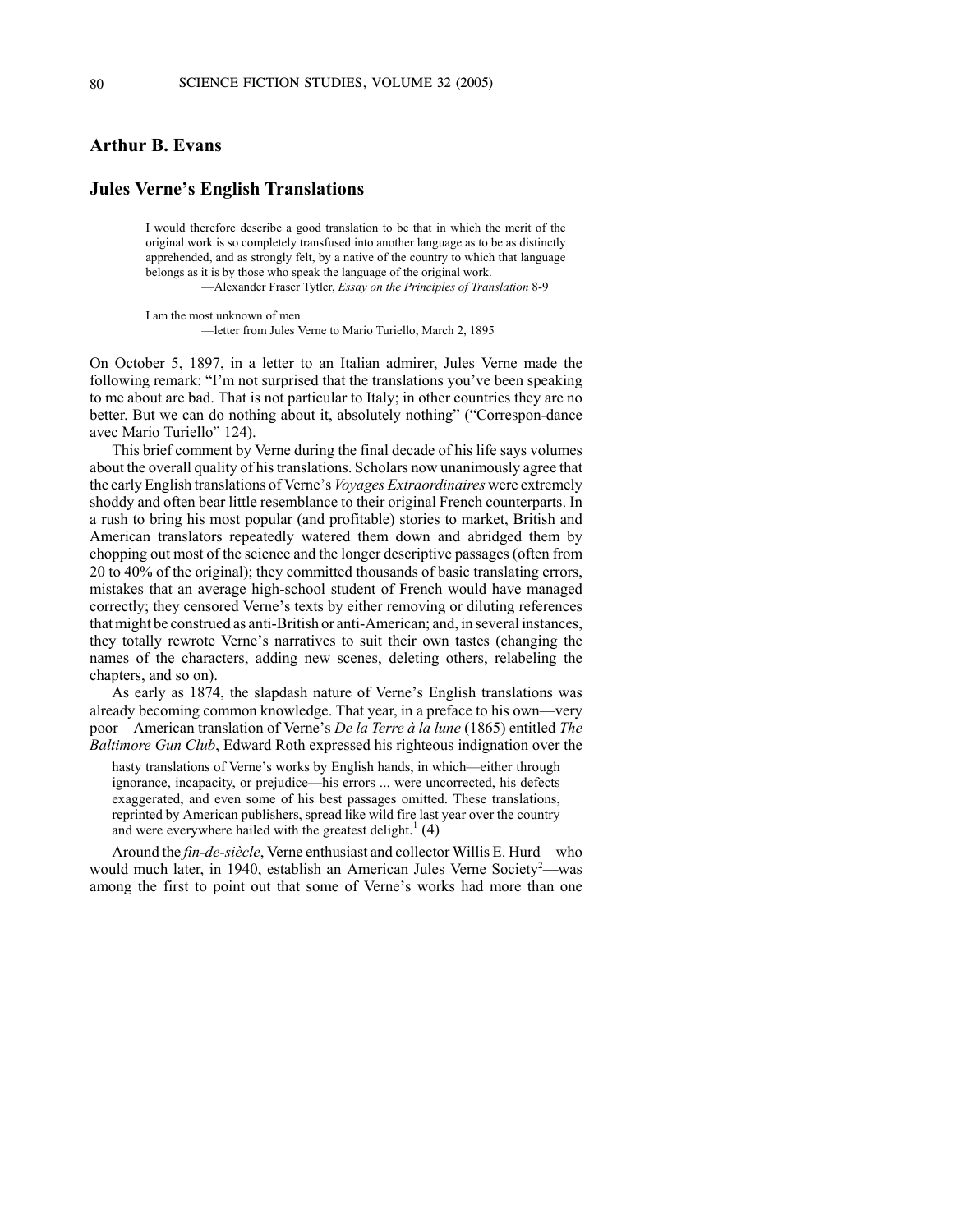English translation available and that their overall lengths seemed to vary considerably:

In 1891 I first became aware of the fact that one of Verne's books had been translated into English by more than one translator. That year I became the possessor of a Ward, Lock & Co. (London) edition of "A Journey into the Interior of the Earth." I compared it with my Scribner edition of "A Journey to the Centre of the Earth" and met with astonishment. Both in style bore the earmarks of the romancer, but how different otherwise they were! The story was practically the same, but several chapters in each translation did not appear in the other. The names of the characters, even, were different.... The American edition, I noted, contained several thousand more words than the English edition.... (88)

As he continued to collect them, Hurd soon found that more than one English translation also existed for several other Verne novels, e.g., for De la Terre à la lune (1865, From the Earth to the Moon, The Baltimore Gun Club), Les Enfants du capitaine Grant (1867, The Children of Captain Grant, In Search of the Castaways), Aventures de trois Russes et de trois Anglais dans l'Afrique australe (1872, The Adventures of Three Englishmen and Three Russians in South Africa, Adventures in the Land of the Behemoth), Le Tour du monde en quatre-vingts jours (1873, Around the World in 80 Days, The Tour of the World in 80 Days), Les Indes noires (1877, The Black Indies, The Child of the Cavern), Hector Servadac (1877, Hector Servadac, Off on a Comet), L'École des Robinsons (1882, The Robinson Crusoe School, Godfrey Morgan: A California Mystery), L'Étoile du sud (1884, The Southern Star, The Vanished Diamond), and Sans dessus dessous (1889, Topsy-Turvy, The Purchase of the North Pole). Hurd reacted to this discovery with both bibliophilic excitement ("Once more the collector's thrill had me" [88]) and bemused puzzlement over the "fascinating angles attending the collection of works of our famous French author" (89).

Less sanguine was the reaction of American literary scholar Walter James Miller who, during the 1960s and 1970s, was the first to compare the standard English translations of two of Verne's most popular novels—Twenty Thousand Leagues Under the Sea (1870) and From the Earth to the Moon—against their French originals. As he encountered dozens upon dozens of errors, omissions, and alterations in the English-language versions, Miller quickly came to understand why Verne's reputation in Great Britain and America was so different from how he was known in France and in most other countries:

All the world regards Jules Verne as the first real popularizer of the romance of science. After that basic agreement, however, critical opinion is strangely contradictory.

French and other Continental readers go on to admire Verne for his attention to scientific method, his concern for technical accuracy, his ability to work wonders with authentic facts and figures.

But American readers have the impression that Verne is somewhat casual with basic data and arithmetic, even with details of plot and character....

Could they be talking about the same author?

The answer is tragically simple. Europeans read Verne in the original French or in good, full-length translations. Americans have based their opinions on slashed and slapdash versions rushed into print in the 1870s and reissued ever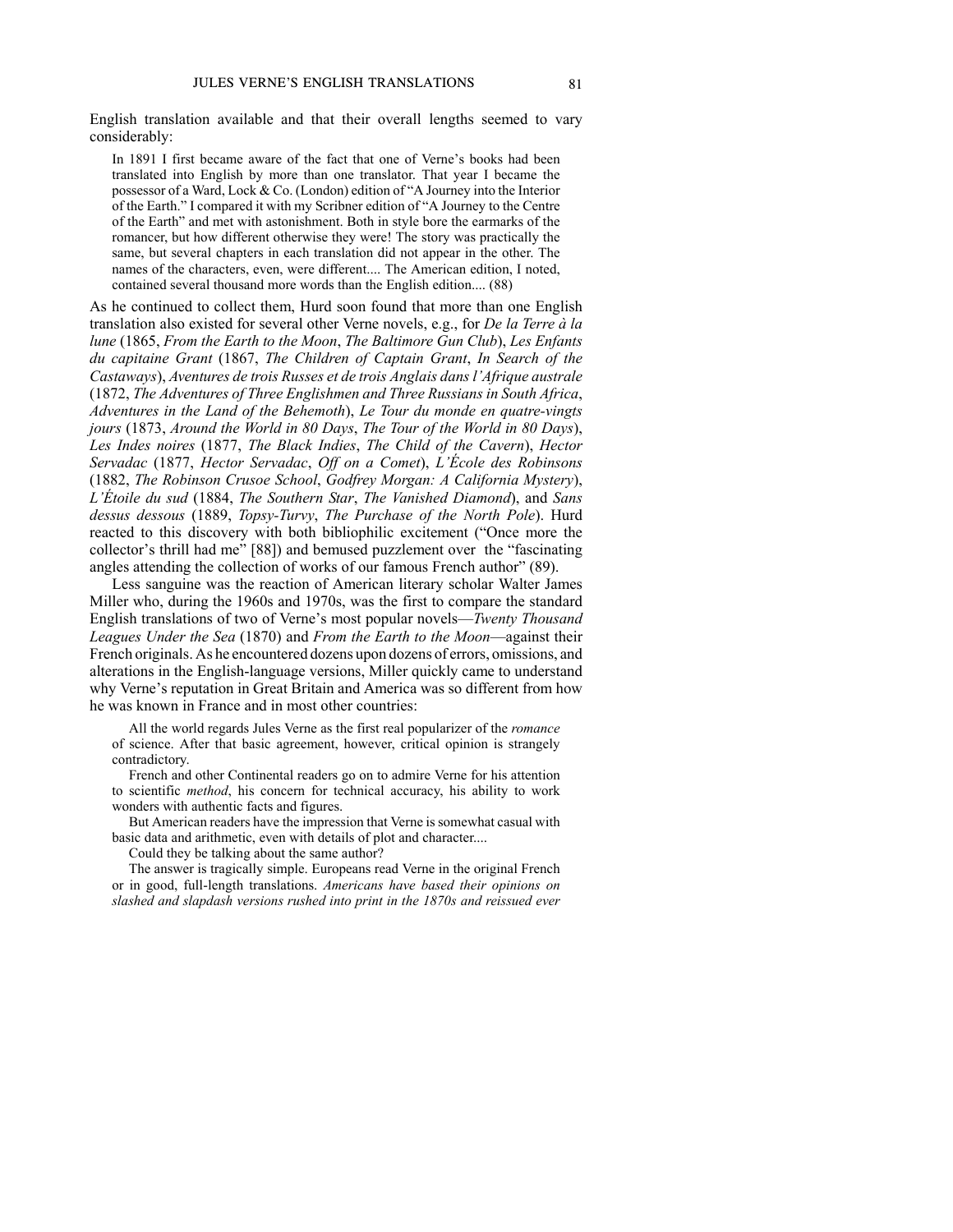since as "standard" editions. Ironically, although Verne's books pay full tribute to American daring and know-how, Americans have never been able to judge the true nature and extent of his genius. ("Jules Verne in America" vii; italics in original)

In several compelling articles (appearing most often as prefaces or appendices to his own new translations of these two works), Miller outlined in great detail the damage done to Verne's reputation by insensitive and incompetent translators. Miller's conclusion was concise and categorical: "The English-speaking world has never had a fair chance to know the real Jules Verne" ("Foreword" ix).<sup>3</sup>

In the past few decades, the situation has improved greatly—thanks mostly to the efforts of a handful of translators and scholars such as Miller, William Butcher, Edward Baxter, and Stanford Luce and certain university presses such as those at Oxford, Nebraska, and Wesleyan.<sup>4</sup> But, even today, many of those hackneyed nineteenth-century translations that were for so long the "standard" versions of Verne's works continue to be available on the shelves of American and British bookstores or online through booksellers such as Amazon.com. Commercial publishing houses, generally unwilling to spend money on retranslating Verne (or simply unaware of how bad these translations are), persist in recycling the old public-domain editions. Consider, for example, the omnibus volume of Jules Verne: Five Complete Novels published by Gramercy (New York) in 1995 and distributed by Random House or the many facsimile reprints such as Dick Sands: A Captain at Fifteen (1878), Robur the Conqueror (1886), or The Floating Island (1895) distributed by Fredonia Books in Amsterdam (who have over 30 Verne titles currently available in paperback). These reprints feature some of the worst public-domain translations ever done of Verne's works.

 Even more distressing is the fact that these same defective translations can also now be found in full-text digital format on websites such as Project Gutenberg ( $\leq$ www.gutenberg.net $\geq$ ) and can be purchased on CD-ROM or as downloadable e-books. Examples include the Jules Verne Collection CD-ROM marketed by QVision Publishing (Sandy, UT) published in 1998 or the e-book version of 20,000 Leagues Under the Sea, which I purchased and downloaded from Amazon.com recently, only to discover that it was the dreadful 1872 Mercier Lewis translation denounced by Miller (see above). Such indiscriminate recycling is unfortunately giving a second—electronic—life to these Verne travesties, extending their influence into the twenty-first century and beyond.<sup>5</sup>

Even university presses are not exempt from this practice. For instance, in 1998 the University of Nebraska Press republished Verne's posthumous La Chasse au météore (1908, The Hunt for the Meteor) in its "Bison Frontiers of Imagination" series—a facsimile reprint of the error-filled 1908 British translation entitled The Chase of the Golden Meteor—with no mention of the fact that the novel had largely been rewritten by Verne's son Michel. In a book review published in Extrapolation the following year, Brian Taves expressed the sentiments of all Verne scholars when he admonished the Press, saying:

It's happened again. A reputable publisher ... has attractively reprinted a Jules Verne book whole from the first British edition, on that basis calling it unabridged.... Regarding turn-of-the-century translations as adequate translations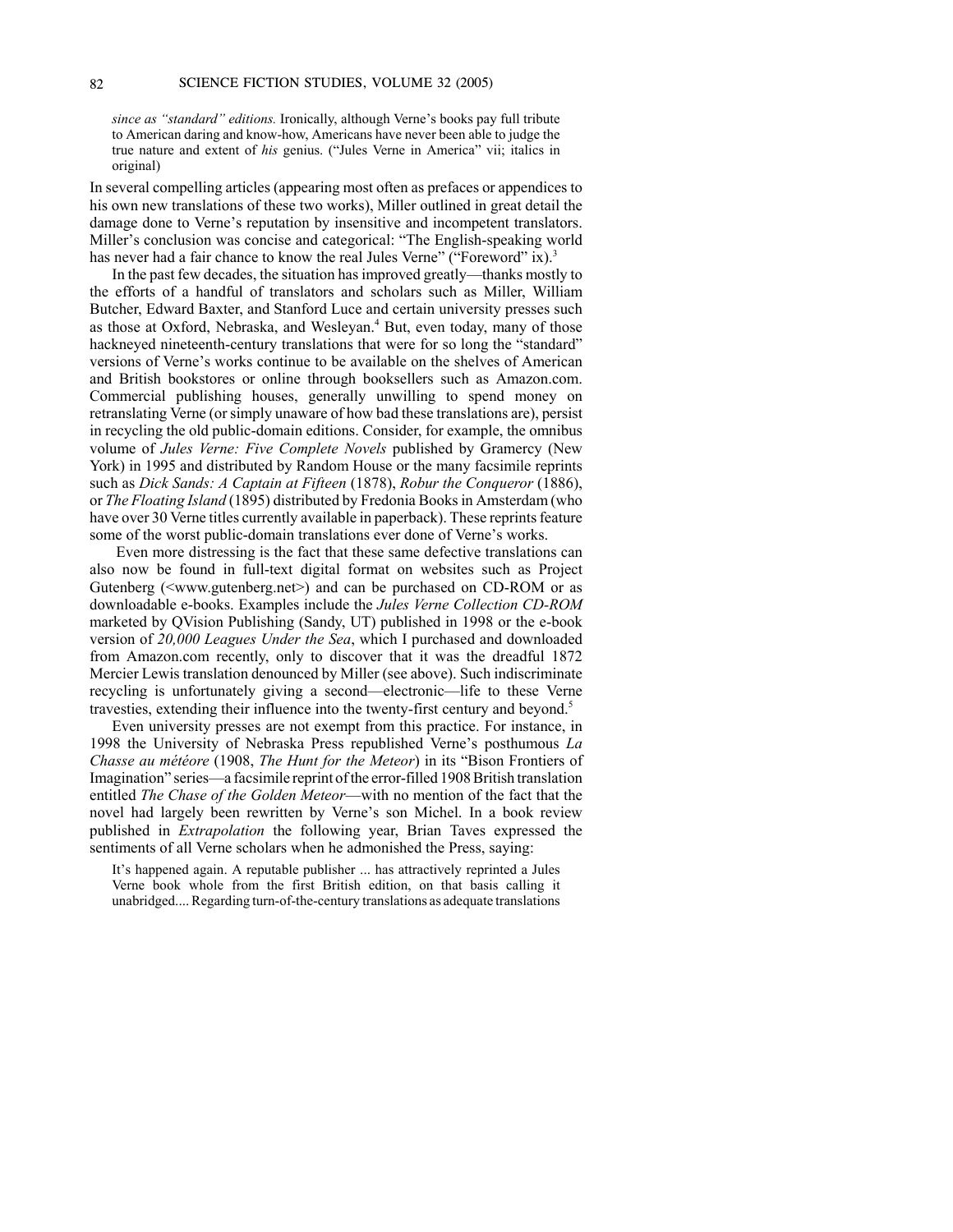of Verne is surprising for a scholarly publisher.... For more than 30 years, editions of Verne have deliberately explored textual issues surrounding their translation.... For a publisher striving for academic standing to simply ignore these aspects is no longer acceptable. (181-84)

This time, however, the story ends happily. In an amazing demonstration of publisher integrity and good conscience, the University of Nebraska Press agreed to retranslate this Verne title and republish it as a critical edition, with Walter James Miller as editor-translator (forthcoming in 2005).

Before providing some concrete examples of how many of Verne's texts were mangled by his English-language translators, a few words should be said about how these translations were originally published. Why? Because, at least in Verne's case, how his novels were published often determined what was published. A very shrewd businessman, Verne's French publisher Pierre-Jules Hetzel had great success in marketing his books to readers both young and old. American and British publishers adopted many of Hetzel's successful strategies, but they chose to promote Verne's English translations exclusively to a juvenile audience. And they did so in one of three ways: with elegant cloth-bound luxury editions that could be offered as holiday gifts, with collectible editions like those of the "Every Boy's Library" series by Routledge, or with magazine serials such as The Boy's Own Paper (a popular periodical for adolescents begun in the late 1870s and somewhat reminiscent of Hetzel's own Magasin d'Education et de Récréation). Did the editors of these English-language publishing houses deliberately shorten, simplify, and "cleanse" Verne's narratives in order to enhance their appeal to this youthful public? Or were the translation manuscripts they received for publication judged to be so unsophisticated in content and tone that only adolescents and pre-adolescents could reasonably be targeted as their potential readers? It is impossible to know. But whatever the sequencing of these events, the outcome was the same: Verne's works were marketed primarily to British and American boys. And, until very recently, his literary reputation among adult readers has suffered proportionately.<sup>6</sup>

In surveying the 160+ different English translations of Verne's Voyages Extraordinaires, I am aware of no standard or universally recognized method to gauge their individual quality. But simple logic would seem to dictate that three important aspects to consider would be their completeness, accuracy, and style.

Completeness. Many of Verne's English-language translations contain fewer chapters than their original French counterparts. Such is the case, for example, in the 1870 Chapman and Hall translation of Verne's Cinq semaines en ballon (1863), accurately titled Five Weeks in a Balloon but containing only 37 chapters of the original's 44. Furthermore, this translation condenses the first six chapters of Verne's novel into one large summary chapter. Sometimes, heavily abridged chapters adjacent to each other in the text are combined, as was done for chapters 10 and 11 of the Lewis Mercier/Mercier Lewis (he used both names) translation of Twenty Thousand Leagues under the Sea. Or sometimes a chapter is simply edited out entirely, such as the lengthy pedagogical chapter about comets in Verne's Hector Servadac (II§3) that was excised from the I.O. Evans "Fitzroy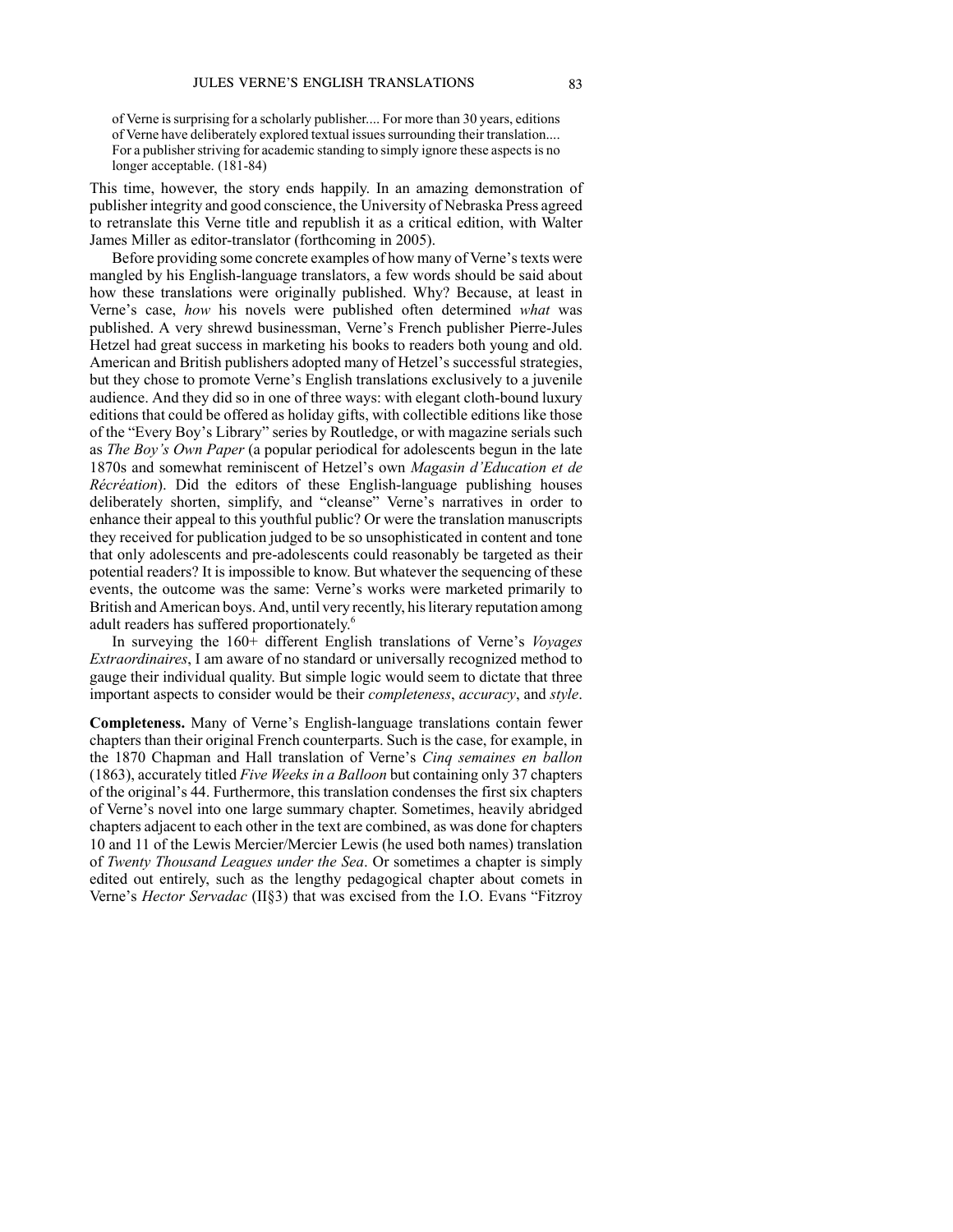Edition" of this novel, or the chapter in The Steam House (1880) in which Verne explains in great detail the historical background to the 1857 Sepoy Revolt in India (I§3), which is missing from the "Fitzroy Edition" of this novel as well.<sup>7</sup> The 1874 Shepard translation of Verne's The Adventures of Three Russians and Three Englishmen in Southern Africa titled—perplexingly—Adventures in the Land of the Behemoth features both types of cuts: chapter four—a pedagogical explanation of the main scientific focus of the expedition, measuring an arc of the meridian via triangulation—was dropped entirely and chapters seven and eight, also very didactic in nature, were abridged and then combined. But one of the worst cases of abridgment, in my opinion, may be the first English edition of The Children of Captain Grant published as In Search of the Castaways by Lippincott in 1873. The anonymous translator chopped a total of 10 chapters from Verne's original 70, gathered the remainder into one volume instead of three, and cleverly adjusted the typography and page size so that the resulting book boasted a full 620 pages—seemingly identical to the 622 pages of the original Hetzel luxury octavo edition.

While several of Verne's English translations have been shortened by the wholesale removal of chapters, by far the most common method of abridgment is by paraphrase—where a lengthy portion of Verne's narrative is replaced by a short summary. In the interests of "streamlining" the story (i.e., deleting the passages of scientific pedagogy and foregrounding the action sequences) translators often cut the long exchanges of didactic dialogue between the Vernian mentor character and his "students." One typical example is from The Voyages and Adventures of Captain Hatteras, where the good-natured scientist Dr. Clawbonny has a quite humorous and highly instructive exchange with some of Hatteras's crew members on the subject of polar cosmography and astronomy. In the 1874 Routledge translation of this work, this entire scene—which occupies four pages of text in the original French edition—is now reduced to the following two declarative sentences:

Clawbonny then went on to describe the diurnal and annual motions of the earth—the one round its own axis, the extremities of which are the poles, which is accomplished in twenty-four hours, and the other round the sun, which takes a whole year.

Bell and Johnson listened half incredulously and couldn't see why the earth could not have been allowed to keep still, till Altamont informed them that they would then have had neither day nor night, nor spring, summer, autumn, and winter. (166)

Further, the removal of this multi-page dialogue then allowed the translator to combine the remainder of this chapter with the previous one. As a result, in this translation of Captain Hatteras, there is one chapter less in Book II than in Verne's original or in the other available English translations of this novel.

As mentioned, when early translators abridged Verne's texts, they tended to zero in on those passages they saw as expendable—the technical explanations, the geographical or historical descriptions, and the many episodes of scientific pedagogy. Removing these passages, however, not only impoverishes the plot of Verne's stories but also undermines their very identity as "hard" science fiction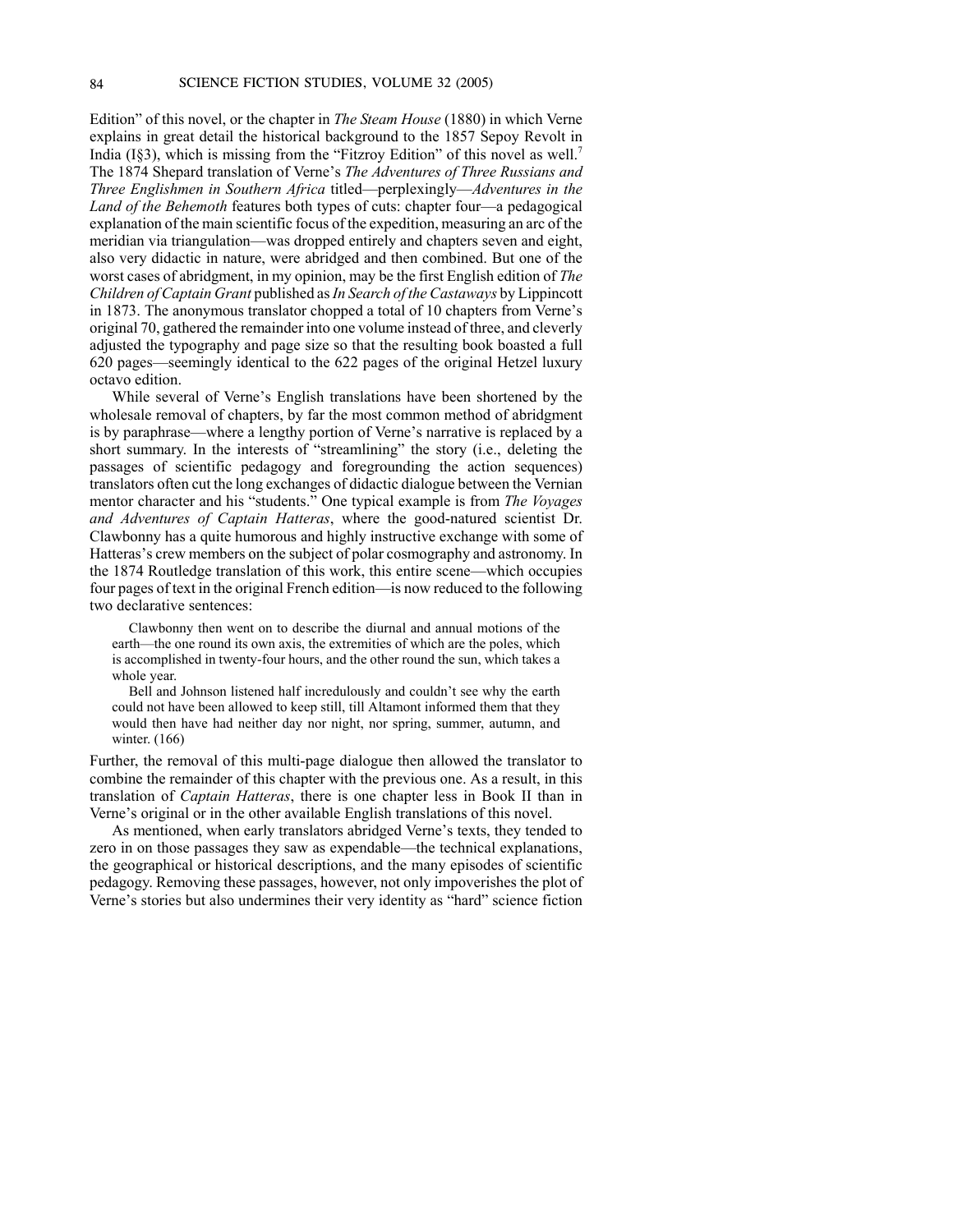(or, as Verne called them, romans scientifiques—scientific novels). And it seriously compromises Verne's authorial credibility among anglophone readers. As a direct consequence of such cuts, for example, one American book reviewer in 1883 castigated Verne's works as teeming with scientific errors:

The astonishing vogue of these productions constitutes their chief claim to criticism, but they may be said to challenge it by a special eminence in worthlessness. In most works of the kind, extravagant blunders are only occasional, or at worst sporadic, relieved by intervals of tolerable accuracy; but our French author's unveracity must be accounted chronic, since he can rarely complete a dozen pages without some perversion of fact. (Hazeltine 345)

Or consider the following case, cited by Walter James Miller in The Annotated Jules Verne: Twenty Thousand Leagues under the Sea. The traditional, "standard" English translation of this novel by Mercier Lewis was notorious for how it continually abridged Verne's scientific content. For instance, in the chapter "All by Electricity" that explains in detail the engineering of Nemo's Nautilus, the translator chooses to omit Verne's description of the sodium batteries that power this vessel. According to Miller,

By omitting this crucial passage, Mercier Lewis made Verne vulnerable to sneering attacks on his integrity as a science-fiction writer. For example, Theodore L. Thomas, in his influential article "The Watery Wonders of Captain Nemo" (Galaxy, December 1961), charged that Verne had failed to provide adequate descriptions of "the storage batteries used aboard the Nautilus. There are none," he said flatly.

Oddly enough, Thomas preferred to accuse Verne rather than suspect the translator. (76)

Quite often, the translators omit Verne's enumerations and lists, such as in the very long—and hilariously excessive—roster of African explorers toasted at the end of the first chapter of Five Weeks in a Balloon, replaced in the 1893 Hutchinson edition with the following sentence: "Many toasts were drunk to the names of celebrated African travelers, either past or present, and of all countries, in alphabetical order, and concluded with the name of Ferguson who, by his incredible attempt, was to form the last link connecting these explorers' labours, and complete the series of African discoveries" (4). Another very common type of excision—and one that also deletes important self-referential biographical material (Verne was secretary of Nadar's "heavier than air" aeronautics club)—is the list of pioneer aviators cited near the beginning of chapter six in Verne's helicopter novel, Robur the Conqueror:

From 1854 to 1863 appeared Joseph Pline with patents for several aerial systems; Bréant, Carlingford, Le Bris, Du Temple, Bright, whose ascensional propellers turned backwards, Smythies, Panafieu, Crosnier, et al. Finally, in 1863, thanks to the efforts of Nadar, a "heavier than air" club was founded in Paris. There, inventors could experiment with these machines, of which many were patented: Ponton d'Amécourt and his steam helicopter, La Landelle and his system of combining propellers with inclined planes and parachutes, Louvrié and his aeroscaph, Esterno and his mechanical bird, Groof and his apparatus with wings worked by levers. The impetus was given, inventors invented, calculators calculated all that could make aerial travel practicable. Bourcart, Le Bris,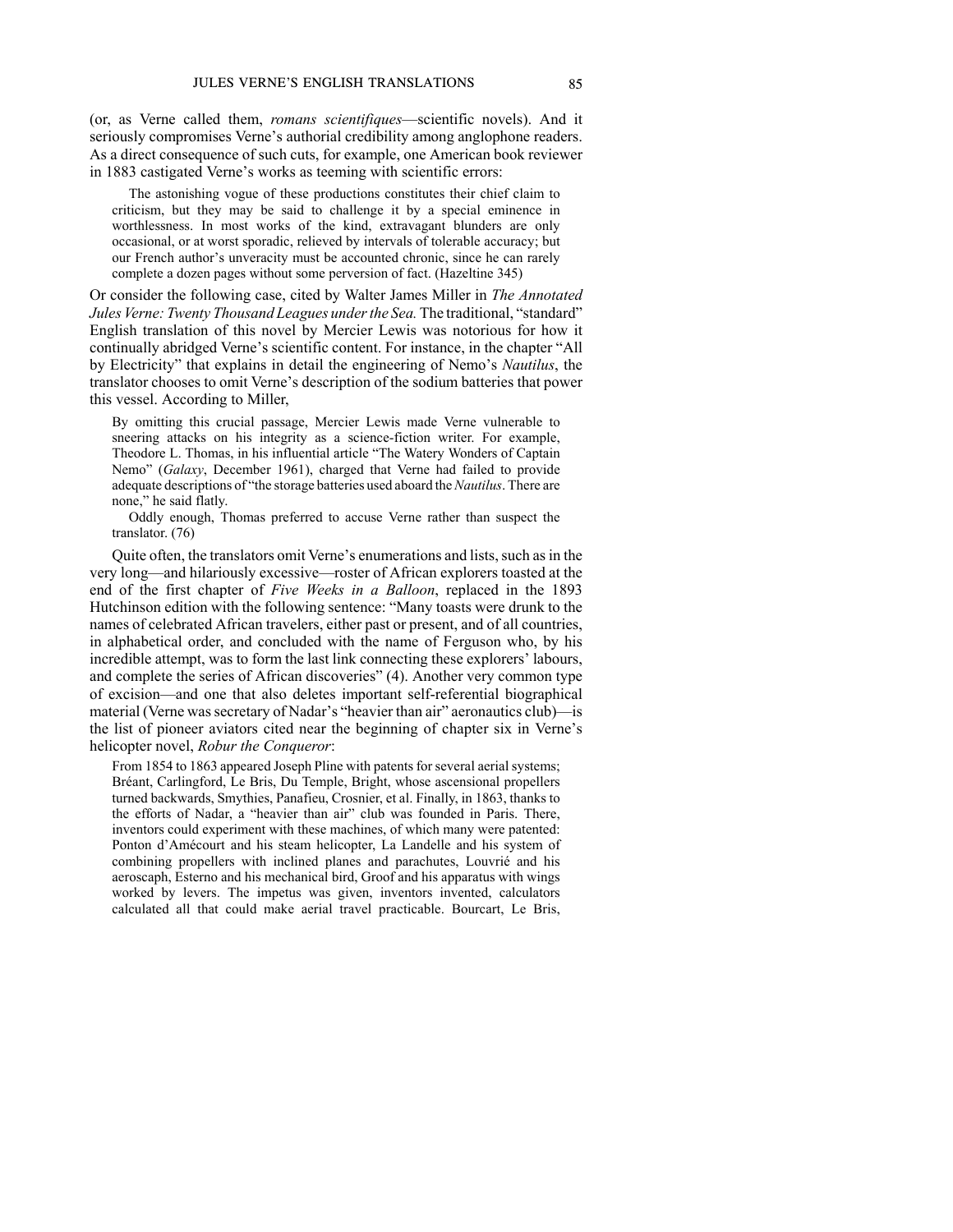Kaufmann, Smyth, Stringfellow, Prigent, Danjard, Pomès and De la Pauze, Moy, Pénaud, Jobert, Hureau de Villeneuve, Achenbach, Garapon, Duchesne, Danduran, Parisel, Dieuaide, Melkisff, Forlanini, Brearey, Tatin, Dandrieux, Edison, some with wings or propellers, others with inclined planes, imagined, created, constructed, and perfected their flying machines that would be ready to take to the skies once some inventor developed a motor of adequate power and lightness. (my translation)

This passage, in the English-language version of the novel published by the American publisher George Munro in 1887, is reduced to:

From 1854 to 1863 appeared Joseph Pline, Breant, Carlingford, Du Temple, Bright, Smythies, and Edison, some with wings, others with screws, imagining, creating, and perfecting machines and preparing the road for the time when some inventor shall evolve the perfect work. (Robur the Conqueror, or A Trip Round the World in a Flying Machine 56)

Lastly, many British and American translators did not hesitate to "embroider" Verne's narratives with additional fictional material of their own invention. Examples are too numerous to cite, but they range in significance from a few words added here and there to whole paragraphs to entirely new scenes and episodes that were never in Verne's original texts. As an example of the first, consider the following passage from the 1878 translation by Ellen Frewer of Verne's A Captain at Fifteen retitled Dick Sands, The Boy Captain, describing the eccentric entomologist Cousin Benedict (translator additions are shown in italics):

Every available hour did he spend in the pursuit of his favourite science: hexapods ruled his thoughts by day and his dreams by night. The number of pins that he carried thick on the collar and sleeves of his coat, down the front of his waistcoat, and on the crown of his hat defied computation; they were kept in readiness for the capture of specimens that might come his way, and on his return from a ramble in the country he might be seen literally encased with a covering of insects, transfixed adroitly by scientific rule.

This ruling passion of his had been the inducement that had urged him to accompany Mr. and Mrs. Weldon to New Zealand. It had appeared to him that it was likely to be a promising district, and now having been successful in adding some rare specimens to his collection, he was anxious to get back again to San Francisco and to assign them to their proper places in his extensive cabinet.

Besides, it never occurred to Mrs. Weldon to start without him. To leave him to shift for himself would be sheer cruelty. As a matter of course, whenever Mrs. Weldon went on board the "Pilgrim," Cousin Benedict would go too. (9)

These various "improvements" to Verne's prose, although they do violate the code of translator non-intervention and are therefore unacceptable, may seem somewhat less reprehensible since they supplement rather than replace Verne's original text.

Of a very different order of magnitude, however, are the many additions and rewrites evident in the infamous Roth translations of Verne's From the Earth to the Moon and Around the Moon (collectively retitled The Baltimore Gun Club) and Hector Servadac (retitled To the Sun? Off on a Comet!). In addition to creating an entire chapter ex nihilo and adding it to the story of Around the Moon—detailing Maston's (who is renamed "Marston") journey from Long's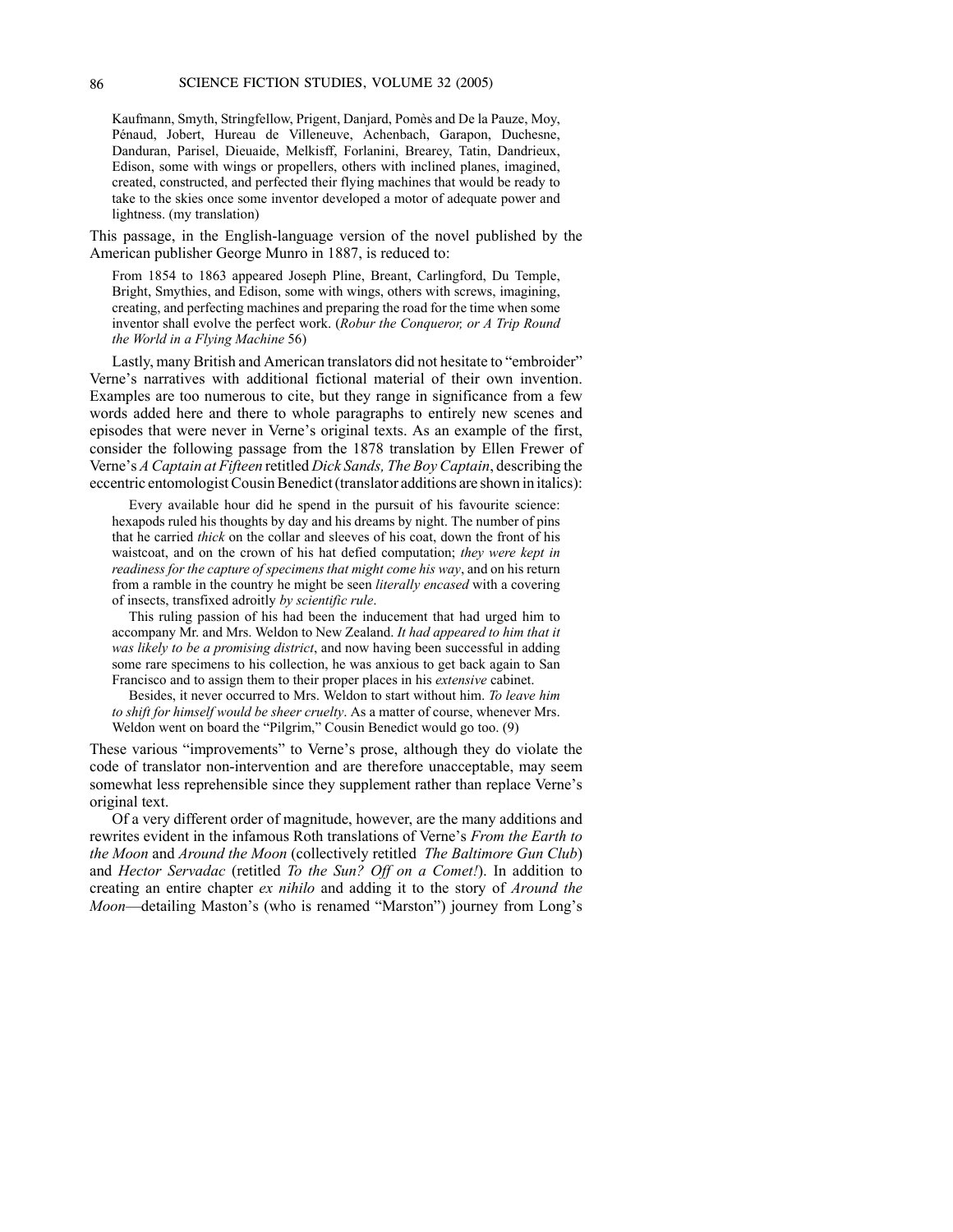Peak to San Francisco by stage and Pacific Railroad—Roth repeatedly uses Verne's texts as a launching pad for his own idiosyncratic rants. One example should suffice to give a flavor of Roth's "amplifications." Not a word of the following tirade can be found in Verne's original.

Not only was the railroad completed as far as Cedar Keys, but also the latter town was connected with Tampa by a branch constructed along the low marshy Gulf coast at great trouble and expense. Barbican had made the company a present of his route, strongly recommending it as being higher and healthier, more picturesque and fertile, besides being shorter and less expensive. But Barbican, through a great artillerist, was unfortunately only a Baltimore man, and no mere Baltimore man could by any possibility teach a Boston man, as the President of the Gulf Railroad Company prided himself upon being.

For, outside of Boston, as you must know, everything in the United States is provincial; literature, fashion, society, at best second rate; all the boys and girls in the Union learn their lessons out of Boston newspapers, Boston magazines, and Boston books; the Revolutionary War began and ended within sight of Bunker Hill; the Boston people single handed had licked the British in 1812; aided a little by some other New Englanders, they had put down the great rebellion of '61; Faneuil Hall, "the cradle of American Liberty," was the only place where the "Centennial" should be celebrated; her municipal system was unequaled; her fire department was simply perfect; no act of cruel bigotry had ever disgraced her lofty minded and enlightened people; her men were all corresponding members of learned societies, and her women read so much that they all wore eyeglasses; her public schools produced the profoundest of scholars and the most virtuous of citizens. Such, at least, was the Nicene Creed repeated every Sunday by every good Bostonian. The President of the Gulf Railroad happened to be an extra good Bostonian. A Baltimorian to dictate to him? Never! Of course, he had his way; the branch followed the worst possible route because a Baltimorian had pointed out the best possible one. What matter if it cost the company an additional million of dollars and five thousand poor Irish laborers their lives? A grand moral principle had been successfully vindicated. If Boston is not to have her way, the world is not worth living in! (114)

Another charter member of the Jules Verne Translation Hall of Infamy is the "Hardwigg" edition of Journey to the Centre of the Earth published by Griffith and Farran in 1871. Sadly, this atrocious translation was the first English version to be published of this popular Verne novel. Even more sadly, it is still sometimes published today as the "standard" version. As in the horrid Roth translations, the translator of this edition felt little need to remain faithful to Verne's original narrative. For instance, compare the following two excerpts: the first is a reasonably accurate modern translation of the beginning of the opening chapter of Verne's text, and the second is the "Hardwigg" version of this same passage:

On 24 May 1863, which was a Sunday, my uncle, Professor Lidenbrock, came rushing back towards his little house, No. 19 Königstrasse, one of the oldest streets in the old quarter of Hamburg.

Martha must have thought that she was very behindhand, for the dinner was only beginning to sizzle on the kitchen stove.

"Well," I said to myself, "if my uncle is hungry, he'll make a dreadful fuss, for he's the most impatient of men."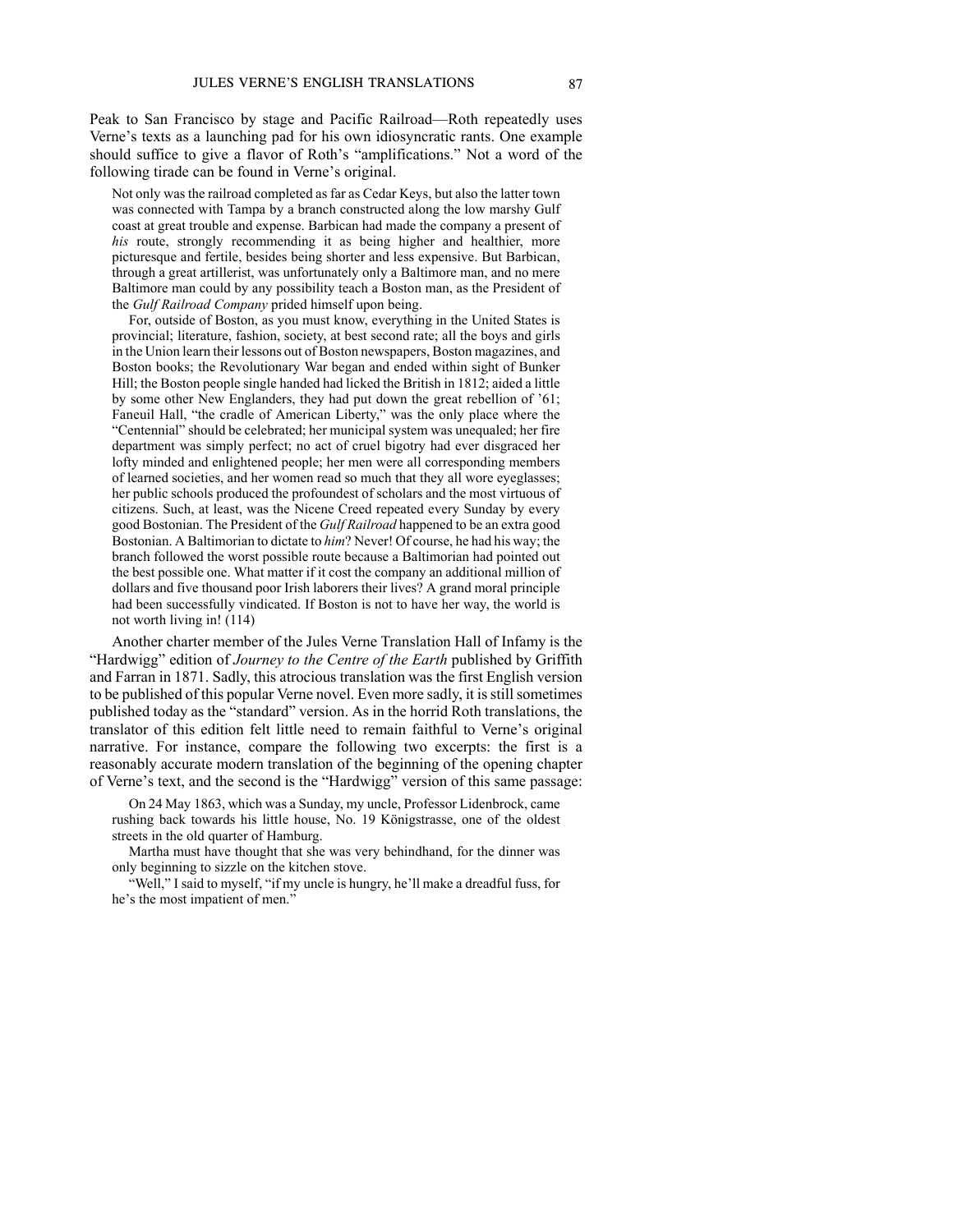"Professor Lidenbrock here already!" cried poor Martha in astonishment, half opening the dining-room door.

"Yes, Martha; but don't worry if the dinner isn't cooked, because it isn't two o'clock yet. St. Michael's clock has only just struck half past one."

"Then why is Professor Lidenbrock coming home?"

"He'll probably tell us himself."

"Here he is! I'm off, Mr. Axel. You'll get him to see reason, won't you?"

And our good Martha went back into her culinary laboratory.

I was left alone. But as for getting the most irascible of professors to see reason, that was a task quite beyond a man of my rather undecided nature. So I was getting ready to beat a prudent retreat to my little room upstairs, when the street door creaked on its hinges, heavy footsteps shook the wooden staircase, and the master of the house, passing through the dining room, rushed straight into his study.

On his way, he found time to fling his cane with the nutcracker head into a corner, his broad-brimmed hat onto the table, and these empathetic words at his nephew:

"Axel, follow me!" (Penguin, trans. Robert Baldick, 1965)

Looking back to all that has occurred to me since that eventful day, I am scarcely able to believe in the reality of my adventures. They were truly so wonderful that even now I am bewildered when I think of them.

My uncle was a German, having married my mother's sister, an Englishwoman. Being very much attached to his fatherless nephew, he invited me to study under him in his home in the fatherland. This home was in a large town, and my uncle was a professor of philosophy, chemistry, mineralogy, and many other ologies.

One day, after passing some hours in the laboratory—my uncle being absent at the time—I suddenly felt the necessity of renovating the tissues—i.e., I was hungry, and was about to rouse up our old French cook, when my uncle, Professor Von Hardwigg, suddenly opened the street door and came rushing upstairs.

Now Professor Hardwigg, my worthy uncle, is by no means a bad sort of man; he is, however, choleric and original. To bear with him means to obey; and scarcely had his heavy feet resounded within our joint domicile than he shouted for me to attend upon him.

"Harry! Harry! Harry!" (Griffith and Farran, trans. anon., 1871)

Beyond the initial shock of wondering if these two translations were drawn from the same novel at all, it is interesting to analyze some of the alterations made in the second one and to speculate about what might have inspired them. The translator for this Griffith and Farran version is not named but was undoubtedly British: note the anglicizing of the names of the principal characters (Lidenbrock-Hardwigg, Axel-Harry) and the ancestry of Axel-Harry, who now comes from English parents and whose mother is still alive and presumably living in England. This nationalist undercurrent is reinforced by such phrases as "My uncle was a German" and "the fatherland" and "our old French cook." But there are other oddities in this text as well: the attempt at a kind of anti-scientific entre nous humor in "and many other ologies" and the speaker's circumlocutory speech patterns which are intended, one supposes, to add character and depth to the portrayal of Axel-Harry.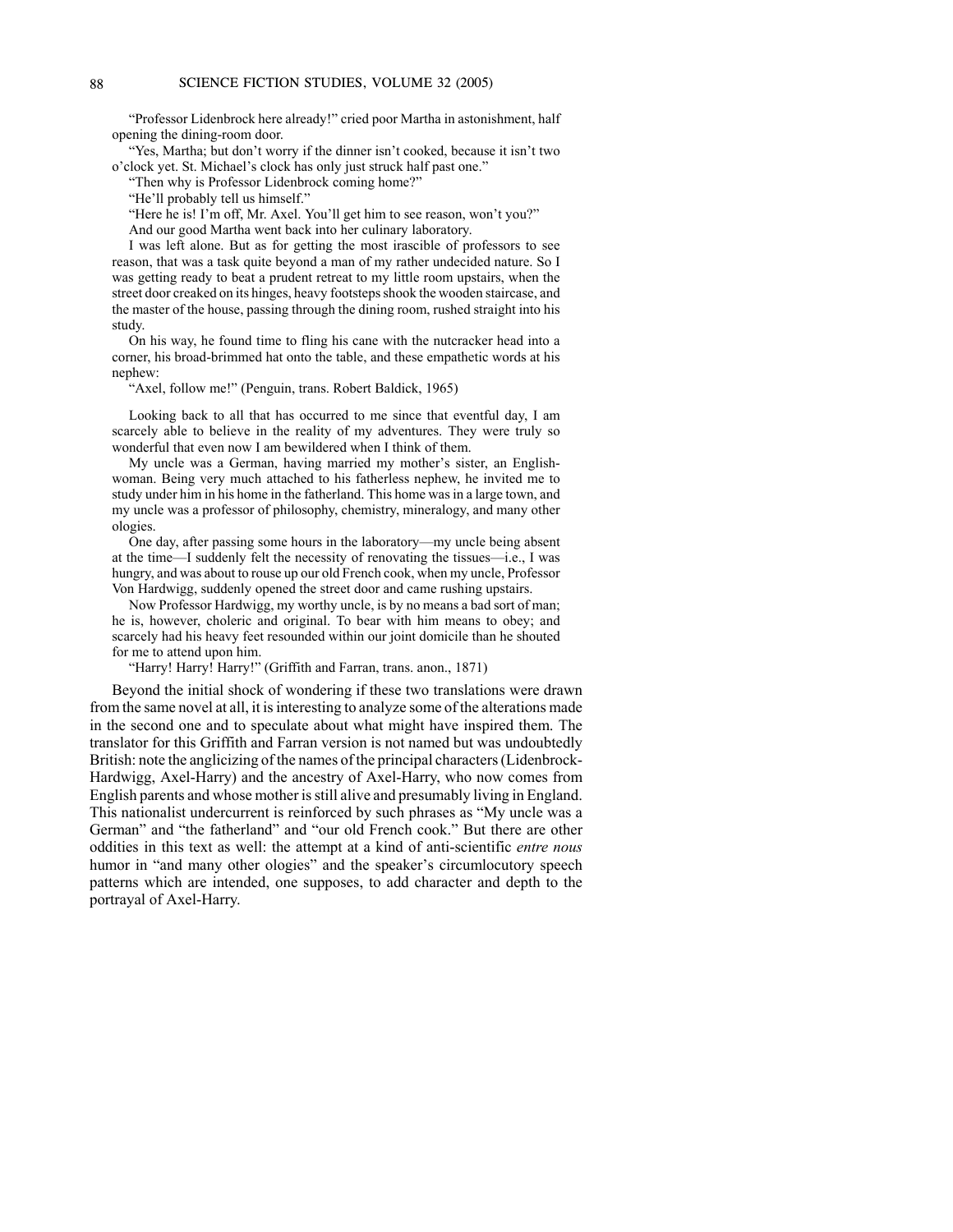And consider the important differences in the narrative flow of these two texts. For example, Verne first posits two identifier sentences—explaining time, place, and characters—and then follows them up with a brisk interchange of dialogue. This provides an effective in medias res introduction to the narrator Axel, certain information about the family maid and Lidenbrock, and a tinge of mystery to this opening scene. The 1871 translator, on the other hand, connects together a long series of descriptive statements, leaning heavily on denotative background-building, paraphrasis, and pseudo-stylistic register shifts for his effects. In so doing, he destroys the crispness and drama of Verne's original text in addition to changing its basic content. Reading such translations, one can easily understand the recurring complaints of Anglo-American critics who have always contended that Verne's narratives have little literary merit and that his prose is often as wooden as his characters.

Finally, the authorial hubris of this anonymous translator rivaled that of Edward Roth. Not content to rewrite Verne's original story line by line and paragraph by paragraph, he too added to the novel entire plot episodes of his own invention. The most incredible of these occurs late in the novel: young Harry's nightmare encounter with two ferocious prehistoric monsters—a hybrid sharkcrocodile and a carnivorous "antediluvian gorilla" fourteen feet high ([New York: Tor, 1992] 226-29). The chapter that features these events is itself retitled and is now called "The Ape Gigans."

Accuracy. Speaking of titles, British and American publishers had no compunction about retitling Verne's novels as they saw fit, creating a bewildering labyrinth of references for the Vernian bibliographer. Many of Verne's translations were published separately in two or three distinct volumes with each part titled individually (e.g., At the North Pole or The English at the North Pole for the first part of The Voyages and Adventures of Captain Hatteras and The Desert of Ice or The Field of Ice for the second part); sometimes two independent novels (e.g., From the Earth to the Moon and Around the Moon) were packaged together under one omnibus title. For this reason, any given work in Verne's Voyages Extraordinaires might carry as many as five or six different English titles. Most English-language titles of Verne's novels are fairly easy to recognize: Twenty Thousand Leagues Under the Sea(s) or At the Bottom of the Deep, Deep Sea for Vingt mille lieues sous les mers, for example; or Journey/Voyage/A Trip to the Centre of the Earth or Into the Interior of the Earth for Voyage au centre de la terre; or Propeller Island or A Floating Island for L'Île à hélice. But some English translation titles are much less obvious: Adrift in the Pacific for Deux ans de vacances (1888, A Two Years' Vacation); or In Search of the Castaways for Les Enfants du capitaine Grant (The Children of Captain Grant); or The Child of the Cavern for Les Indes noires (The Black Indies); or The Clipper of the Clouds for Robur-le-conquérant (Robur the Conqueror); or The Purchase of the North Pole for Sans dessus dessous (1889, Topsy-Tury); Foundling Mick for P'tit-Bonhomme (1893, Lit'l Fellow); or A Package Holiday for L'Agence Thompson and Co. (1907, The Thompson Travel Agency); or Seventy Degrees North Latitude for Le Pays des fourrures (1873, The Fur Country); or Simon Hart: A Strange Story of Science and the Sea for Face au drapeau (1896, Facing the Flag).<sup>8</sup>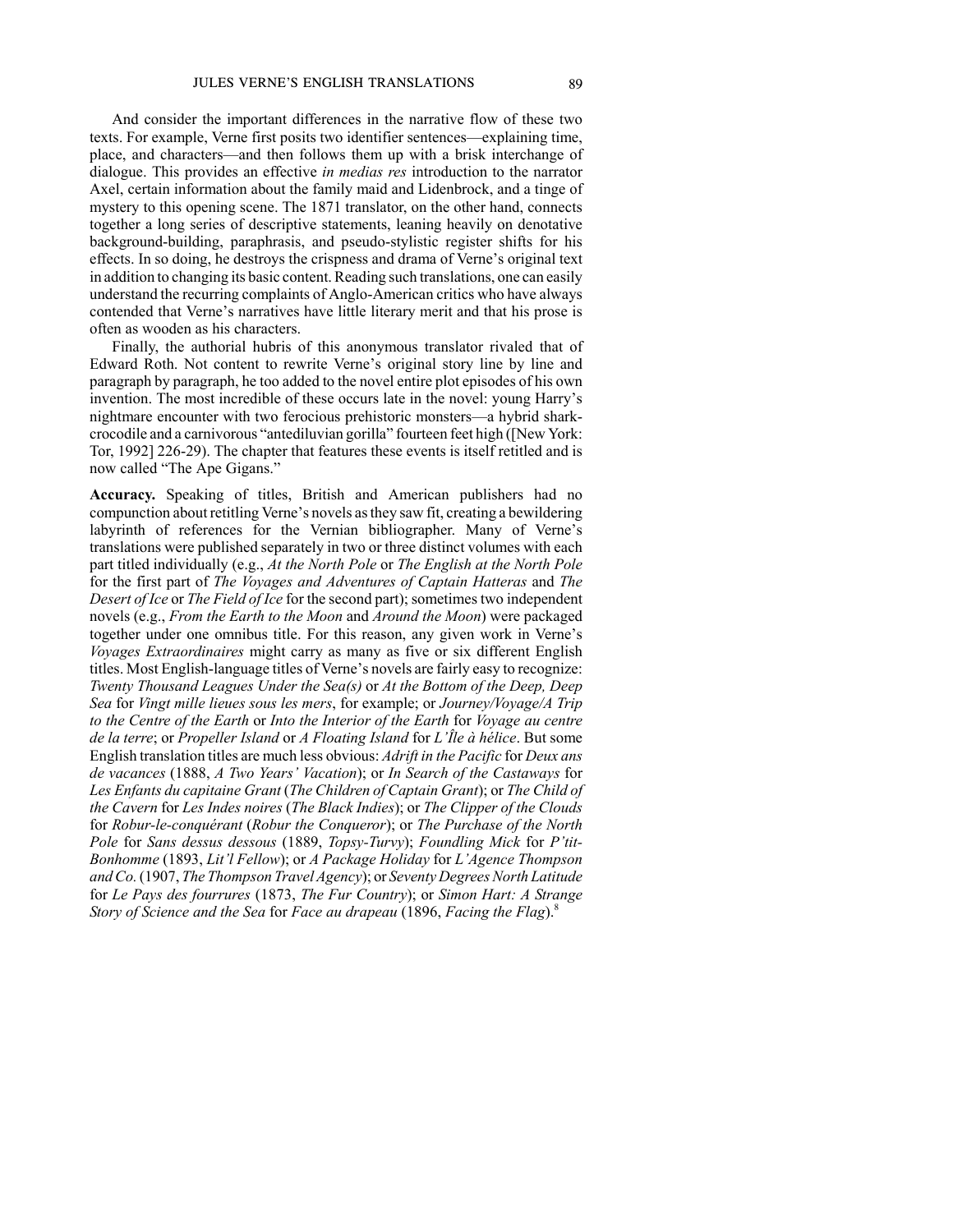In many of these early English translations, the fictional protagonists' names have also been changed. In the "standard" English version of The Mysterious Island (1874), for example, the American engineer and leader of the castaways, Cyrus Smith, has been renamed Cyrus Harding, his compatriot Pencroff is now called Pencroft, and the name of the young man accompanying them, Harbert, is changed to the more familiar Herbert. As mentioned, in the most prevalent translation of Journey to the Center of the Earth, Professor Otto Lidenbrock becomes Professor Von Hardwigg, his nephew Axel becomes Harry, and his daughter Gräuben becomes Gretchen. In The Steam House, Lady Munro's first name is anglicized from Laurence (probably deemed to be too androgynous) to the unquestionably feminine Laura. In Topsy-Turvy, the name of the British emissary representing England at the auction of these northern territories has been (predictably) changed from Dean Toodrink to Dean Todrin and J.T. Maston is now called (for no obvious reason) J.T. Marston. And finally, in the posthumous The Amazing Aventure of the Barsac Mission (1919), the heroine Jane Buxton becomes Jane Blazon (perhaps to appear less buxom?).

In terms of simple vocabulary and lexicon, the number of errors in these early translations is astonishing. And some are painfully comical if compared to the original French texts. A random but fairly representative sampling of such mistakes include the following "jewels" (identified in each edition by book part, chapter, and page):

Five Weeks in a Balloon - New York:Vincent Parke, 1911:

- "Cela est attristant" [It is saddening] is rendered as "It is melancholy." (I§23.303)
- "Fergusson ne tarda pas à avoir l'explication de ce phénomène" [Fergusson did not delay in having an explanation for this phenomenon] has its meaning reversed as "Ferguson [sic] did not stop to ascertain the cause of the phenomenon" (I§30.339)
- "voilà l'un des plus grands chagrins qu'il m'ait été donné de ressentir!" [this is one of the greatest sorrows I've ever had to endure] is now "this is one of the greatest troubles I have ever had to deplore!" (I§34.355)
- "Il est heureux ... que j'aie eu cette pensée" [It was fortunate I had this idea] is translated as "It was a very happy idea of mine" (I§35.357)
- "Le ballon se relève-t-il?" [Is the balloon rising again?] becomes the inadvertently comical "Is the balloon relieved at all?" (I§41.389)
- From the Earth to the Moon Direct and Round the Moon London: Routledge, 1877:
	- "les Arcadiens prétendirent que...." [the Acadians claimed that....] is literally translated as "the Acadians pretended that...." (FI§5.30)
	- "le président intervint" [the president intervened] becomes "the president interfered" (FI§8.47)
	- "je voudrais être au premier coup de pioche" [I'd like to be present at the first blow of the pickax] is changed to say "I should like to see the first stroke given at once" (FI§13.75)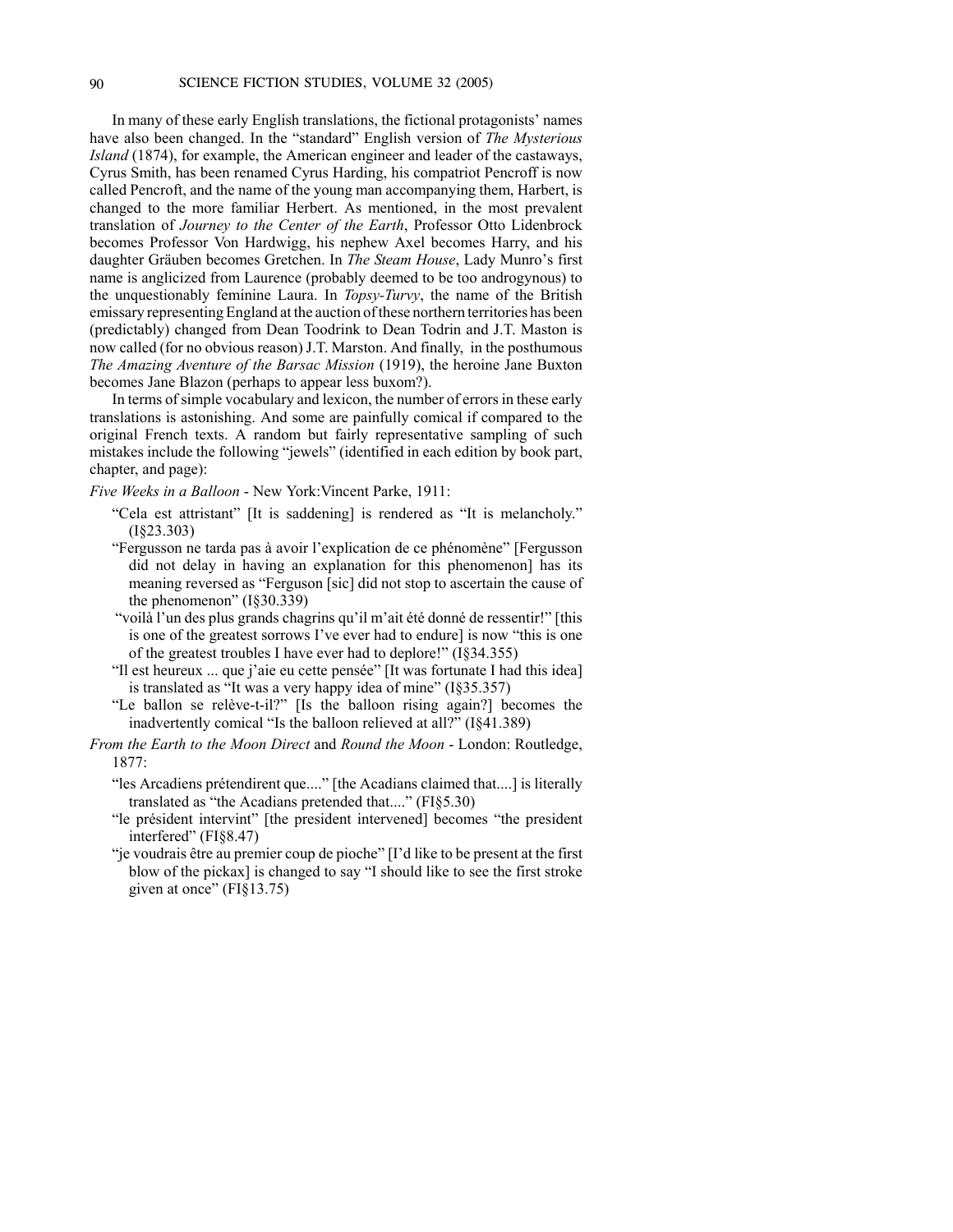- "Je suis un homme d'intérieur" [I am a stay-indoors man] is unintentionally made humorous when translated as "I am a homely man" (AI§1.167)
- "l'écorce terrestre" [the earth's crust] now sounds a bit fruity as "the rind of the earth"  $(AI§5.200)$
- "parallèlement" [in parallel fashion] becomes the delightfully alliterative "parallelly"  $(AI§15.263)$

Twenty Thousand Leagues under the Sea - New York: Tor, 1995:

- "les mauvaises terres de Nebraska" [the Badlands] become "the disagreeable territory of Nebraska" (I§2.8.)
- "le passage du Nord-Ouest" [the Northwest Passage] is called "the passage of the North Sea"  $(I§3.13)$
- "faire un crochet" [making a detour] is literalized as "making a curve" (I§3.14)
- "A un autre plus adroit! cria le commandant" [Give it to another (gunner) who is more adroit!' shouted the commander] is—predictably—rendered as "'Another more to the right!' cried the commander" (I§6.32)
- "un fil électrique" [an electric wire] is labelled "an electric thread" (I§11.63)
- "Le capitain pressa trois fois un timbre électrique" [an electric bell] becomes "The Captain pressed an electric clock three times" (I§13.72)
- "un tranquille cabinet de travail" [a quiet study] is changed to "a quiet repository of labour" (I§21,127)
- "Et armé d'une lentille, il alluma un feu" [And armed with a magnifying lens, he started a fire] is hilariously translated as "And provided with a lentil, he lighted a fire"  $(I§20.114)$

But there also exists a more sinister type of inaccuracy in many of Verne's English translations. This brand of betrayal to the integrity of Verne's texts has little to do with linguistic incompetence, streamlining plots for an adolescent audience, or creative additions to his prose. It constitutes one of the worst crimes that a translator, editor, or publisher can commit: ideological censorship. A number of Verne novels were rewritten to adhere to a pro-anglo political agenda and were methodically "purged" of any perceived anti-British or anti-American content before being published.

Consider, for example, portions of the Griffith and Farran edition of  $A$  Journey to the Centre of the Earth discussed earlier. In the first chapter, a close reading reveals that certain "ideological adjustments" have been made to Verne's narrative. Compare the two following excerpts—the first, what Verne actually said, and the second, the "adjusted" version:

Lidenbrock's name was accordingly very much honoured in the gymnasiums and learned societies. Sir Humphry Davy, Humboldt, and Captains Franklin and Sabine made sure they visited him on their way through Hamburg. Messrs Becquerel, Ebelmen, Brewster, Dumas, Milne-Edwards, and Sainte-Claire Deville liked to consult him on the most stimulating questions in chemistry. That science owed him some wonderful discoveries. In 1853 there had appeared in Leipzig a Treatise on Transcendental Crystallography by Professor O. Lidenbrock, printed in large-folio pages with plates—but without covering its costs.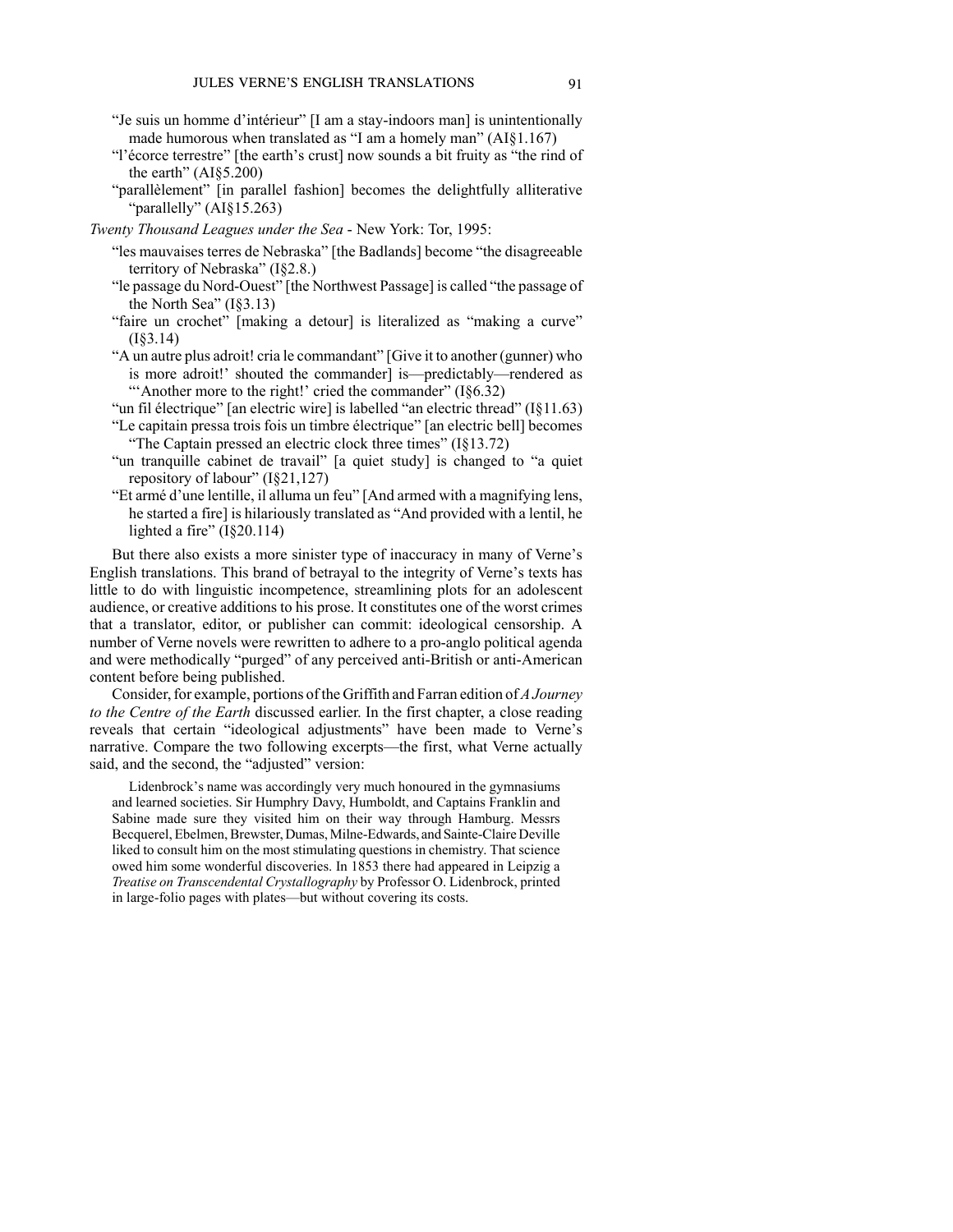Add to that that my uncle was the curator of the mineralogical museum of Mr Struve, the Russian ambassador, which was a valuable collection much esteemed throughout Europe. (trans. William Butcher, 1992 Oxford, 5)

He corresponded with all the great, learned, and scientific men of the age. I was therefore in constant communication with, at all events the letters of, Sir Humphrey Davy, Captain Franklin, and other great men. (trans. anon., Griffith & Farran, 1992 Tor, 3)

In the original, Lidenbrock is said to have corresponded with and been consulted by many famous scientists and explorers of the time. In his version, the British translator—no doubt in order to restrict the membership of such an exclusive group to those of English nationality—chose to delete from their ranks the German Humboldt, the American Sabine, and the French scientists Becquerel, Dumas, and Sainte-Claire Deville. As for mentioning Lidenbrock's "wonderful discoveries" in his "Treatise on Transcendental Crystallography" published in Leipzig (a good example of Verne's tongue-in-cheek humor and his toying with referentiality) or the Russian ambassabor's mineralogical collection "much esteemed throughout Europe" in the next paragraph—our translator simply axed these non-British references entirely.

Other examples of such "patriotic" censorship in Verne's works can be found in the standard translation of The Mysterious Island by W.H.G. Kingston. Compare the two following passages—the first a faithful rendering of what Verne wrote, and the second Kingston's version—to see how this British translator politically "corrected" Verne's text:

The British yoke had weighed perhaps too heavily on the Hindu population. Prince Dakkar became the spokesman for the malcontents. He instilled in them all the hatred that he felt for the foreigners. He traveled not only to the still independent areas on the Indian Peninsula but also to those regions directly subject to British administration. He recalled the great days of Tippo Saïb who had died heroically at Seringapatam in the defense of his country.

In 1857, the great Sepoy revolt broke out. Prince Dakkar was its soul. He organized the immense uprising, and he devoted both his talents and his wealth to this cause. (trans. Sidney Kravitz, 2001 Wesleyan UP, 590-91)

Instigated by princes equally ambitious and less sagacious and more unscrupulous than he was, the people of India were persuaded that they might successfully rise against their English rulers who had brought them out of a state of anarchy and constant warfare and misery, and had established peace and prosperity in their country. Their ignorance and gross superstition made them the facile tools of their designing chiefs.

In 1857 the great sepoy revolt broke out. Prince Dakkar, under the belief that he should thereby have the opportunity of attaining the object of his longcherished ambitions, was easily drawn into it. He forthwith devoted his talents and wealth to the service of this cause. (1986 Signet Classic, 463)

Here, Verne's chastizing commentary on the British rule in India is transformed into a glowing testimonial to their "civilizing" influence. The anti-colonial revolt is now attributed to ambitious and "designing" Indian princes who turned the ignorant masses against their enlightened foreign rulers. Incidentally, this same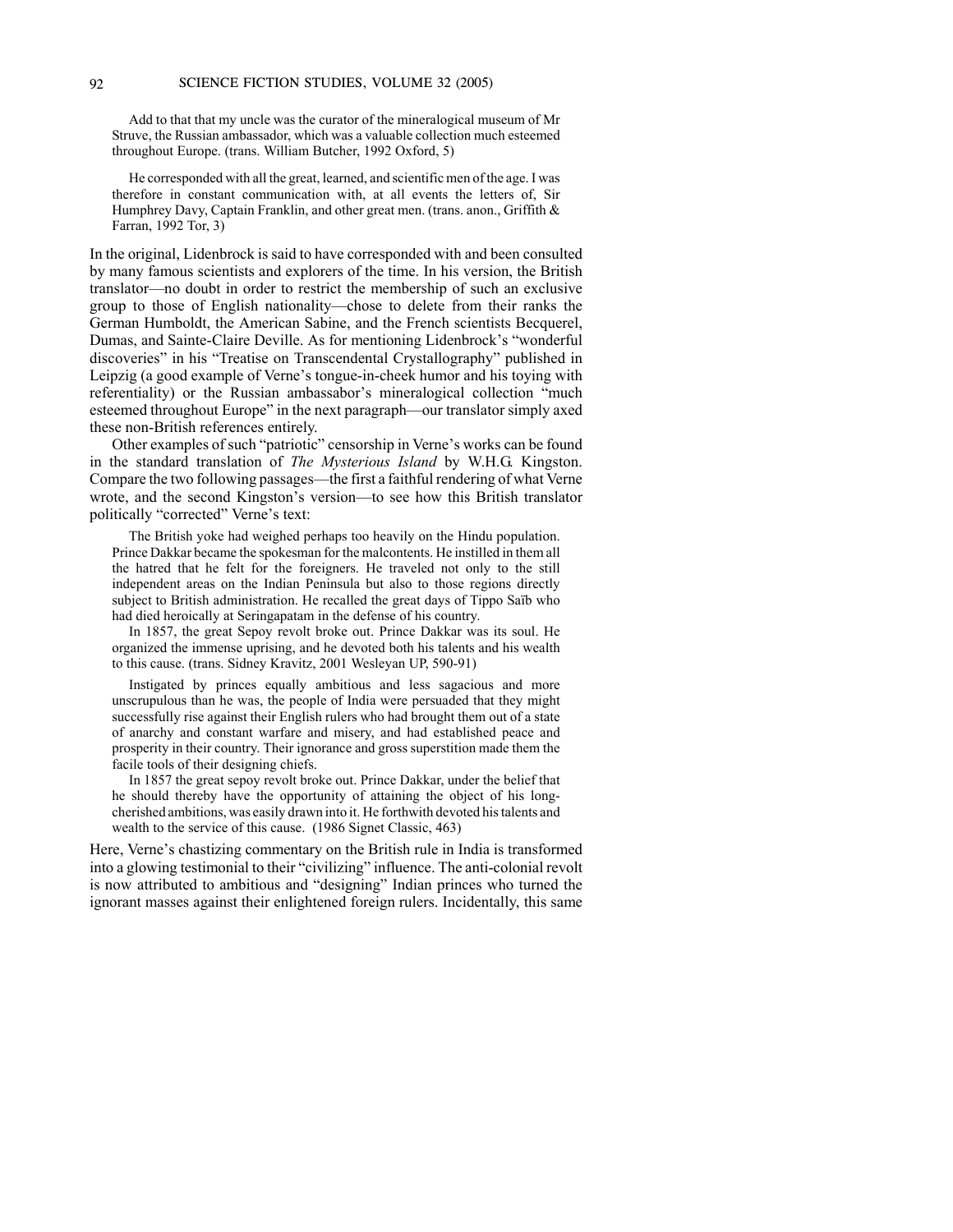pro-British bias is also evident in the English translation of another Verne novel that focuses on India, The Steam House (1880), where sentences such as "Lord Clive, free of competitors and with nothing more to fear from Portugal or France, then undertook and assured the conquest of Bengale, over which Lord Hastings was named governor general" (I§3.34) become "Lord Clive's brilliant successes having assured the English power in Bengale, Warren Hastings consolidated the empire Clive had founded" (I§3.35).

Such blatant political rewrites are disturbingly frequent. In The Children of Captain Grant, the protagonists come across in Australia a young aborigine boy named Toliné who has been schooled in the British educational system and who has recently won first prize in geography. He asks Paganel to question him on his geographical knowledge and, during a very funny give-and-take dialogue that continues for six pages, it quickly becomes evident that Toliné has been taught that the British own or control virtually all the nations of the world. Finally, an incredulous Paganel observes

"So that's how they teach geography at Melbourne! ... Europe, Asia, Africa, America, Oceania, the whole world, all belonging to the English! With such an ingenious form of education as this, I understand the submissiveness of the natives! Well, Toliné, how about the Moon, does that belong to the English, too?"

"It will belong to them someday," gravely answered the young aborigine.

Thereupon Paganel got up. He could not keep still any longer. He walked a quarter of a mile from the encampment and burst into uncontrollable laughter. (my translation)

This entire six-page episode is expunged from the first English translation of this novel—produced, ironically, not in London but in Philadelphia and titled In Search of the Castaways—and in its place is found the following:

Paganel and the others had now gathered round, and Toliné had to answer many a question.... [T]he fact that he had taken "the first prize in geography" was sufficient introduction to Monsieur Paganel, who forthwith tested his knowledge, greatly to his own satisfaction and considerably to the credit of his young pupil. The curiosity of his discoverers having been fully satisfied, Toliné was made welcome and partook with the others of the general repast. (I§36.342)

Similar modifications have been made to the English version of Verne's Topsy-Turvy (retitled The Purchase of the North Pole, trans. anon., 1890 Sampson Low): "But there are no desert islands left nowadays—the English have taken them all" becomes "But there are no desert islands now" (I§13.99). Later in the novel, where a sultan who is "right considered to be one of the most remarkable sovereigns of the peoples of Central Africa who are striving to escape the influence—or, more accurately, the domination—of the English" is, in the translation, simply "considered to be one of the most remarkable sovereigns of Central Africa" (I§17.118).

Another case of heavy-handed censorship can be seen in the standard English translation of Verne's 1895 Propeller Island, translated as The Floating Island, or The Pearl of the Pacific (trans. W.J. Gordon, 1896 Sampson Low). The equivalent of dozens of pages have been cut from this Verne story because they were viewed as being somehow critical of the Americans or the British. Such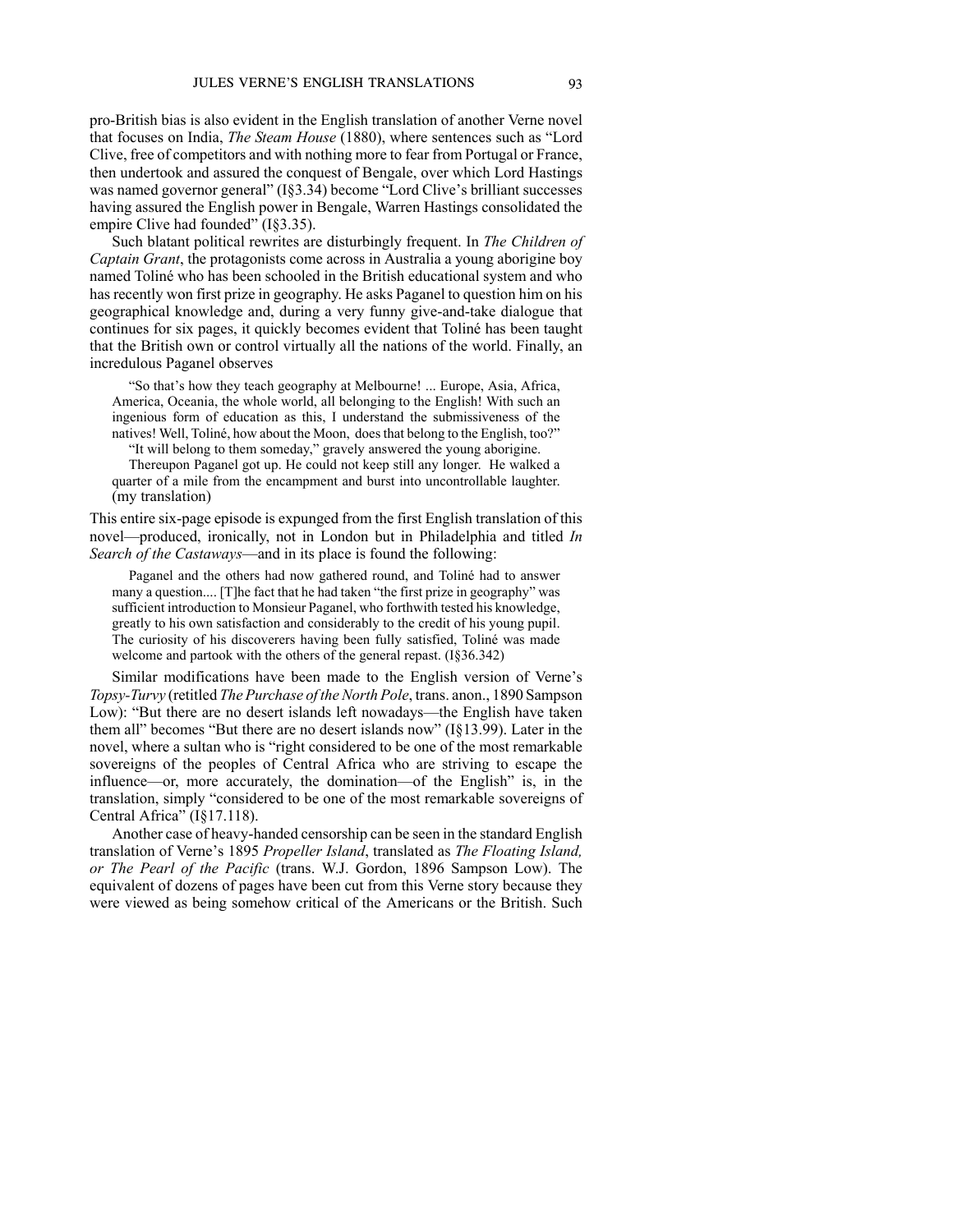unacceptable passages included a description of the United States doubling its size by annexing Canada and Central America (I§1), a short blurb making fun of England's refusal to adopt the metric system (I§5), several very anti-American paragraphs focusing on the colonial history of Hawaii (I§9), a discussion about corrupt British politics (I§13), a few paragraphs concerning the lack of manners of many British citizens  $(II<sub>§</sub>1)$ , a lengthy discussion where the British are condemned for introducing snakes onto the islands of Martinique and Guadeloupe before handing them over to the French  $(II\xi6)$ , and a comical dialogue comparing the British to cannibals (II§9). Sometimes such changes, though distressing, can be inadvertently humorous. In one problematic passage—a long anti-missionary diatribe that the translator apparently decided could not be easily cut from Verne's narrative—a simple but ingenious solution was found: the nationality of the rapacious cleric was simply changed from British to German (II§1.190).

Such ideological censorship was not limited to politics and nationalism. Many references to the Catholic religion—especially if portrayed in competition with Protestantism—were systematically chopped out of Verne's translations. One such passage, in *Propeller Island*, describes a good French missionary as follows: "This missionary has devoted himself body and soul to the spread of Catholicism. And it was not without certain difficulties, for he has had to compete with a Wesleyan pastor who presented him with serious competition in the neighborhood" (II§9). Another, describing a thriving Catholic mission, was also excised from the same novel:

These religious men did regret their native land so far away. But isn't it true that such regrets are more than compensated for by all the good they are doing in these islands? Isn't it a consolation to see themselves respected by the people of this part of the world that they have saved from the influence of the Anglican ministers and converted to the Catholic faith? (II§5)

Lastly, some portions of Verne's narratives that were viewed as being of dubious morality or "good taste" to Anglo-American sensibilities were also either expunged or wholly rewritten. Sentences deemed to be too graphic or risqué, such as "tu têterais encore ta maman" ["you'd still be sucking at your mother's breast"] in Five Weeks in a Balloon (I§9) were euphemized in translation as "you'd be toddling after your mammy yet" (trans. Lackland, 1869 Appleton, 65) or "you would not be weaned yet" (trans. anon., 1911 Vincent Parke, 217) or "you'd still be drinking your mother's milk" (trans. Chambers, 1994 Wordsworth, 196). In The Mysterious Island (II§13), alcohol is the culprit, where "Le capitaine Pencroff était absolument satisfait de son équipage, et ne parlait rien moins que de le gratifier 'd'un quart de vin par bordée!'" ["Captain Pencroff was fully satisfied with his crew and spoke of rewarding them with nothing less than a quarter liter of wine by watch!"] is reduced to "Captain Pencroff was perfectly satisfied with his crew" (trans. Kingston, 1986 Signet Classic, 272). And several paragraphs of humour noir in the first chapter From the Earth to the Moon, where Verne praises the exquisite battlefield carnage afforded by bigger and more lethal artillery, were apparently too much for the British co-translators Mercier and King who decided to delete them entirely from their 1873 English version of this novel.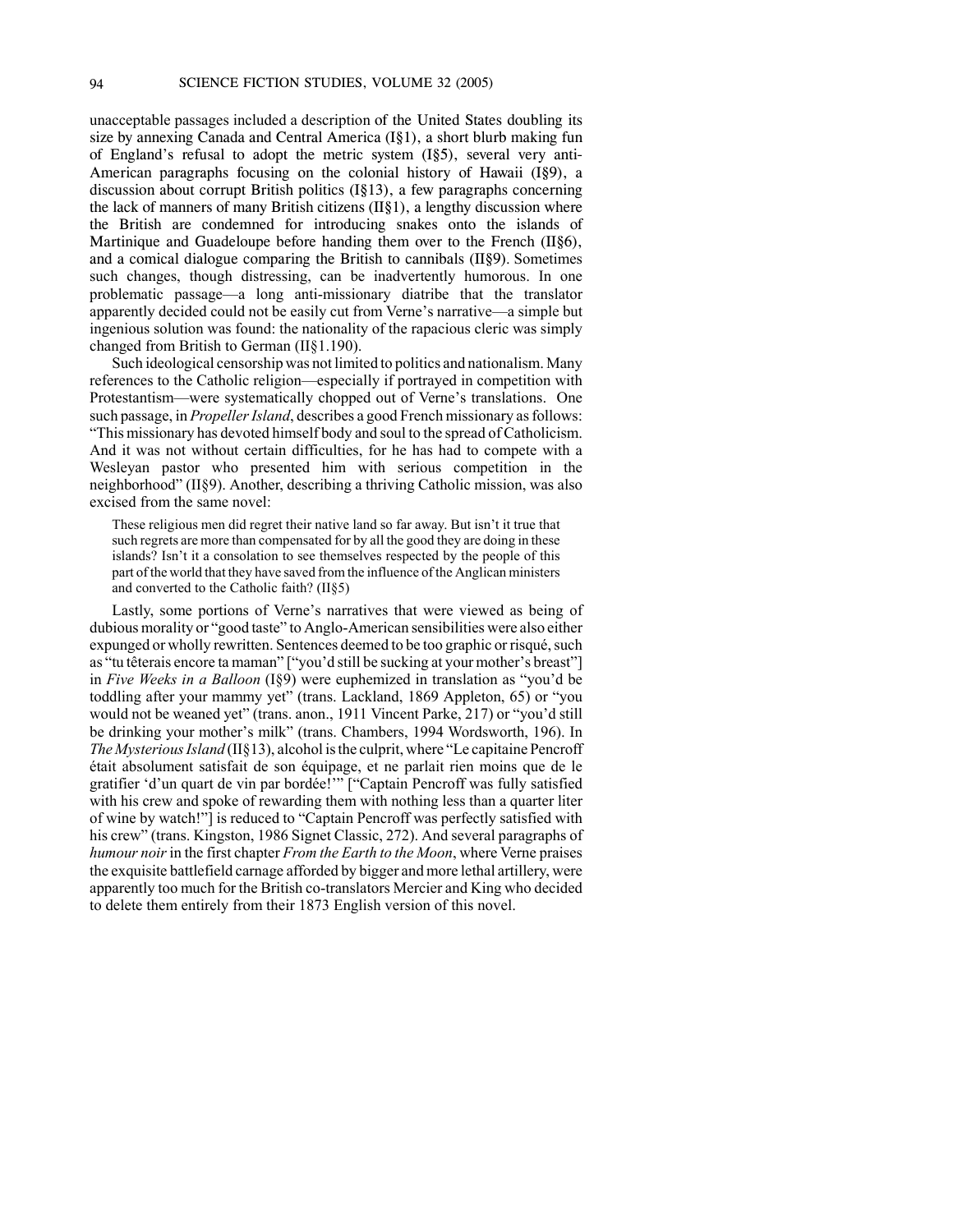It is interesting to observe that Verne's own anti-Semitism—as evident, for example, in his highly racist portrayal of the Jew Isac [sic] Hakhabut in Hector Servadac—seems to have caused no problem for his English translator, who even intensified Verne's already unflattering portrait of this Shylock character. When Captain Servadac and his orderly Ben-Zouf pay an unannounced visit to Hakhabut's home, the latter at first refuses to greet them and then, realizing who they are, says: "'Ah! It is you, your excellency governor general,' he said without budging from his cabin" (my translation). The standard English translation of this sentence is "Oh, your Excellency, my lord, I did not know that it was you," whined the Jew, but without emerging any further from his cabin" (II§7, trans. Frewer, 2000, Univ. Press of the Pacific, 252, my emphasis). Later in the same chapter, Servadac and Hakhabut begin to negotiate the loan of a weighing scale:

"Master Isac," Captain Servadac then said, "we have come here quite simply to ask a favor of you."

"A favor?"

"In our common interest."

"But I don't have any common interests!"

"Hear me out, and stop complaining, Hakhabut. We're not here to take advantage of you." (my translation)

The Frewer translation reads as follows:

"Listen to me," said Servadac; "we have come to ask a favour of you." Imagining that at least half his property was to be confiscated, the Jew began to break out into his usual formula about being a poor man and having nothing to spare; but Servadac, without taking any heed of his complainings, went on: "We are not going to ruin you, you know." (253-54)

If one also examines how Blacks are portrayed throughout Verne's works, it seems that many of his English translators misrepresented him here as well. Whereas Verne almost always used the terms "Nègre" (Negro) or "Noirs" (Blacks), several of his translators opted for more pejorative terms such as "darkeys" or "niggers." The various English editions of Verne's first novel, Five Weeks in a Balloon, clearly demonstrate this:

"Shall we let this darkey drop all at once?" inquired Joe. (I§15.119, trans. Lackland, 1869 Appleton)

"But how are we to scatter those wretched niggers?" asked Kennedy. (I§14.71, trans. anon. 1870 Chapman and Hall, rpt. 1995 Sutton "Pocket Classics")

"How astonished those niggers do look!" (I§20.122, trans. Frederick A. Malleson, 1875 Ward Lock)

"Hollo!" cried Joe. "Niggers instead of crocodiles! Faith, I prefer the former. But how do these fellows dare to bathe in such places as this?" (I§35.359, Routledge, trans. unknown, 1876 Routledge, rpt. 1911 Vincent Parke)

"That might be a nuisance," replied Kennedy. "In the interests of civilization it would be better to be taken for ordinary men. It would give these niggers a different idea of European power." (I§30.294, trans. Arthur Chambers, 1926 Dent/Dutton)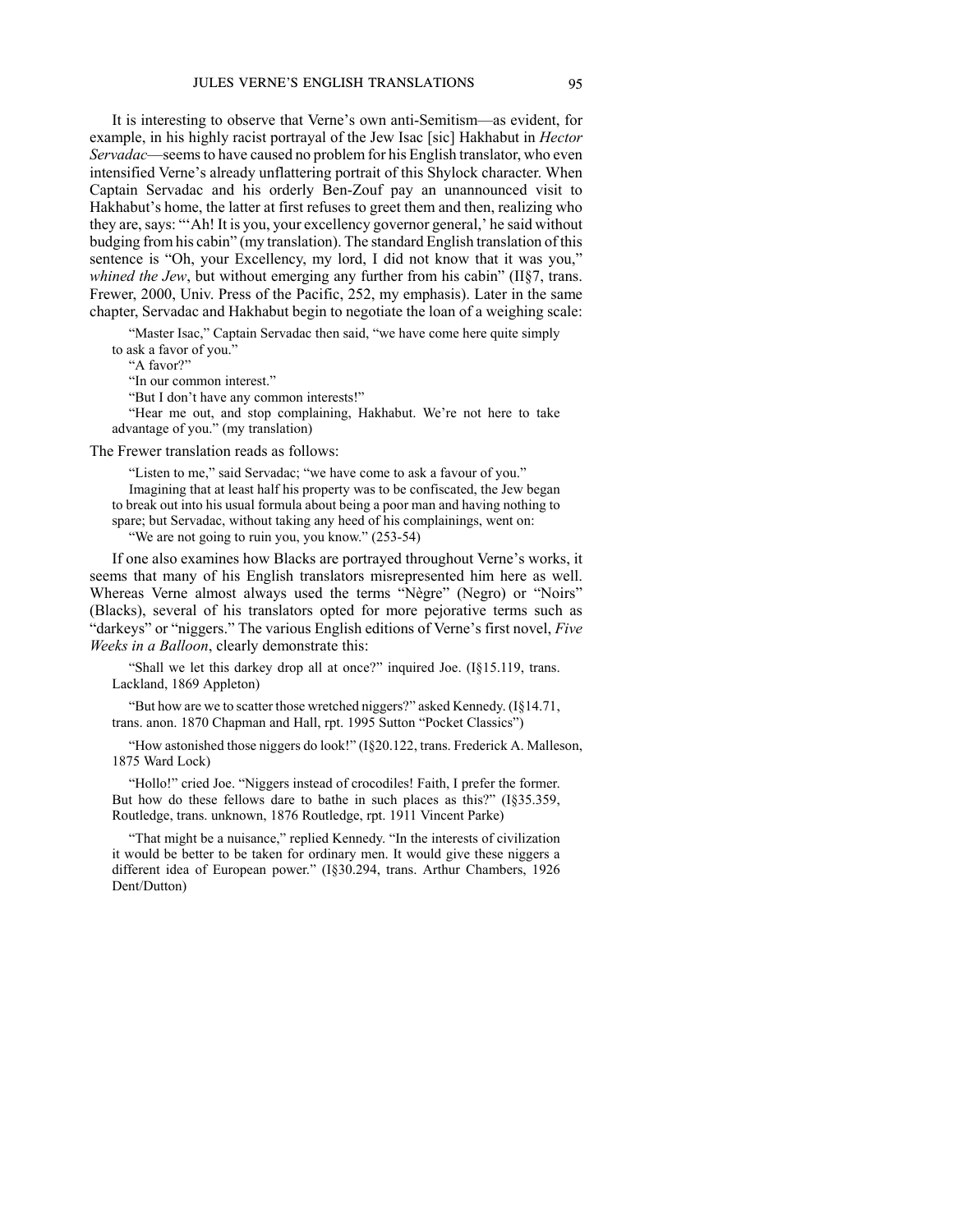As readers we must not, of course, fall into the trap of making anachronistic value judgments and condemning certain words that we find offensive but that were acceptable (albeit colloquial) at the time they were published. But it is nevertheless true that if these translators had been more competent in French and/or had chosen to be more faithful to what Verne had originally written, such terms would never have found their way into the English versions of these novels in the first place.

Style. Translators often have difficulty conveying an author's style. Verne's early translators were no different, just worse. Reading Verne's works in French and in English, one is continually amazed at how much is "lost in translation"—not only because of the latter's incompleteness or inaccuracy when compared to the originals but also because of their very different style. The French Verne is intelligent, humorous, witty, theatrical, socially aware, and surprisingly selfreflexive as a writer.<sup>9</sup> The English Verne, the one encountered in most of his translations, seems shallow, one-dimensional, melodramatic, and naive. Anglophone literary critics have generally only read the English Verne, and their reactions are predictable. According to one early critic: "The almost life-long métier of Jules Verne was the pseudo-scientific novel, but he was the most superficial of all who have practised the art" ("Science in Romance" 414). Another more contemporary critic has also said of Verne: "His tone is flat, his characters are thin, and he pauses all too frequently for lectures: his is a nonsensual world" (Aldiss 96).

To effectively communicate an author's style, a good translator must strike a delicate balance between (often conflicting) goals: remaining scrupulously faithful to the original and trying to create a similar aesthetic effect in the target language. Too much of the former will lead to stilted prose and even comical awkwardness as in Mercier's Twenty Thousand Leagues Under the Sea, where a sentence like "les mantelets furent rebattus extérieurement" [the hatches were opened outwards] is rendered as "the port lids were pulled down outside" (I§21.129, 1995 Tor). Too much of the latter will result in excessive translator interpolation, as in the following scene from Verne's Hector Servadac as "adapted" by the American translator Edward Roth in his 1877 translation called To the Sun? Off on a Comet! (rpt. 1960 Dover):

"Gentlemen," said Count Timascheff, "the disaster has been immense. Along this whole eastern section of the Mediterranean, we have not found a single trace of the old lands: neither those of Algeria nor of Tunisia, except one little point—a rock emerging from the sea near Carthage, and which contained the tomb of the king of France..."

"Louis the Ninth, I believe?" said the Brigadier.

"More known by the name of Saint Louis, Sir!" countered Captain Servadac, to whom Brigadier Murphy offered a half-smile of concession. (my translation)

"Gentlemen," calmly continued the Count, "the disaster, I am sorry to say, has been immense. Along the whole of the eastern portion of the Mediterranean we have not be able to find a single trace of the old countries—neither Algeria—nor Tunis—except one little point, a rock emerging from the sea, near the ruins of Carthage, and containing the tomb of Saint Louis."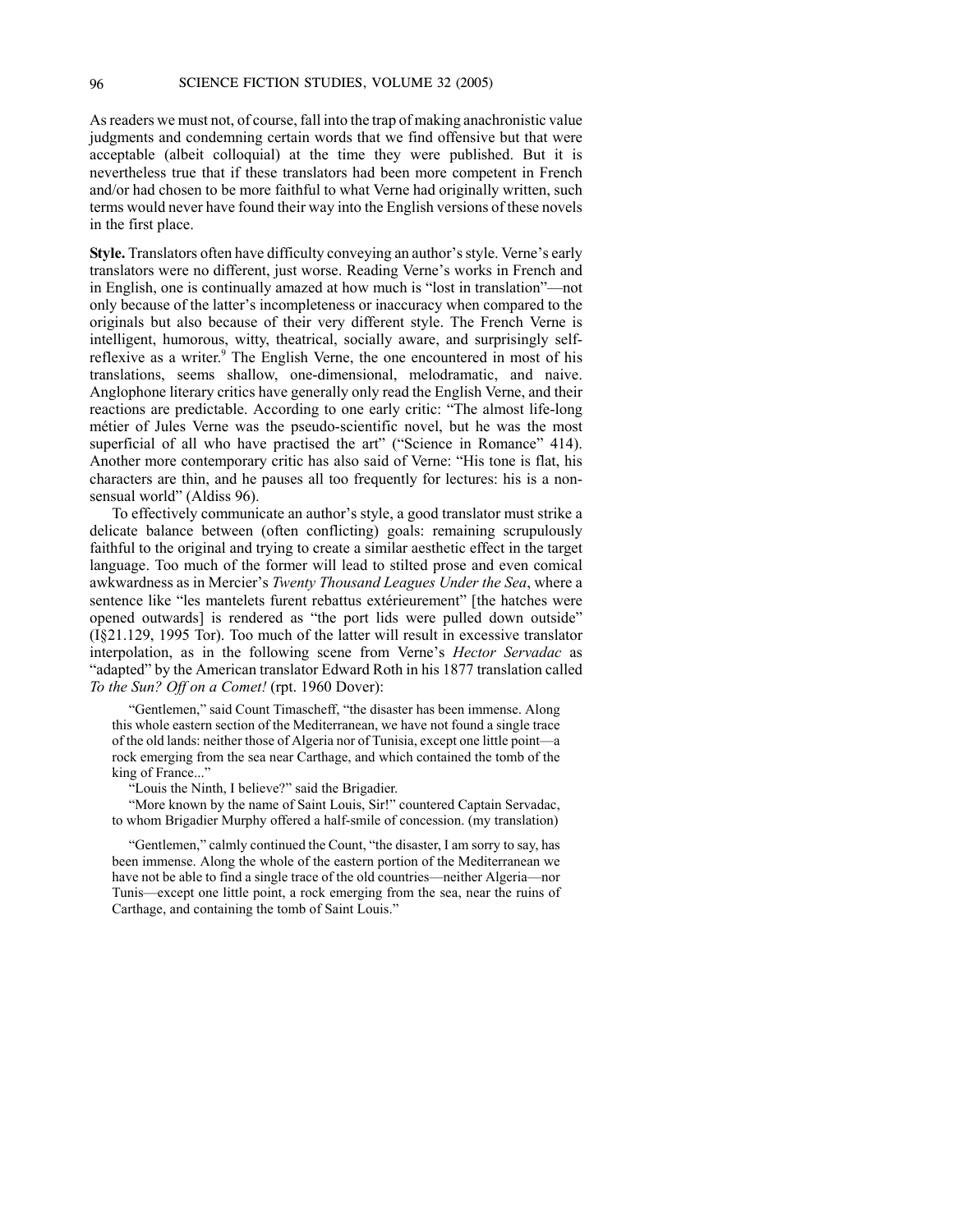"Saint Louis? Saint Louis?" asked Murphy, who was no stronger in hagiology than in geography. "Oliphant, who was Saint Louis?"

"Saint Louis—hum—haw—" answered the Major, a little more diffidently this time; "Saint Louis is a seaport town in the United States famous for cotton and corn and Indians. But—haw—the Saint Louis spoken of by the Count—hum—was some martyr of that name in the old times— hum—haw—yes, in the old times."

"You're right, Major Oliphant," observed Servadac, more impatiently than ever before; "Saint Louis was a martyr; but he was more, he was a king of France; he was still more, he was the best and greatest king that ever sat on a throne in any age and in any country!"

The automatons showed their appreciation of this volunteered information by a stiff formal bow, and the Count, rather disliking to be interrupted so often, hastened to conclude his narrative in as few words as possible. (I§14.118)

One stylistic change common to most of Verne's English translations is their use of anglicized names and American or British slang. The names of the main characters are sometimes changed, either slightly as in Kurtis to Curtis (The Wreck of the Chancellor, 1875) and Captain Hod to Captain Hood (The Steam House), or moderately as in Jean-Jacques Langévol to John James Langevol (The Begum's Millions) and Doniphan to Donovan (A Two Years' Vacation), or in somewhat more radical fashion as in Cyprien Méré to Victor Cyprien (The Southern Star, 1884) and Lidenbrock to Hardwigg (Journey to the Centre of the Earth). Even more frequent is the anglicization of certain interjections such as "By Jove!" or "Egad!" for "Parbleu!" and "The deuce!" for "Diable!" or the use of certain colloquial expressions such as "we are eating humble pie" ["nous nous humilions," we have been humbled] in From the Earth to the Moon (trans. Linklater, I§1.11) or "these thoughts were racking [sic] my brain" ["ces réflexions"] tourbillionnaient dans ma tête," these thoughts were spinning around in my head] in Journey to the Centre of the Earth, (Routledge, I§41.223). Needless to say, converting Verne's French idiom to English slang can sometimes be dangerous because colloquialisms tend to change rapidly over time, and a sentence such as "he was soon completely knocked up" ["il fut bientôt sur les dents," he was soon exhausted] in From the Earth to the Moon (Routledge, I§22.127) might well perplex the contemporary American reader.

Two aspects of an author's style that can often help to distinguish between good and bad translations are poetic descriptions and humor (especially ironic wordplay). Both are inherently difficult to convert into a foreign tongue and, predictably, most of Verne's jokes and evocative passages have either been glossed over or ruined in his early English translations. The following "sensual" description of the polar "open sea" in The Voyages and Adventures of Captain Hatteras—a passage that was singled out for praise by Michel Butor<sup>10</sup>—is quite typical:

The waters of this liquid plain, which were tinted with the faintest hues of ultramarine, proved to be unusually transparent and endowed with a wonderful dispersive quality, as if they were made of sulphur carbide. This diaphanousness allowed one to see clearly to immeasurable depths. It seemed that the Polar basin was lit from below like a vast aquarium; no doubt some electrical phenomenon,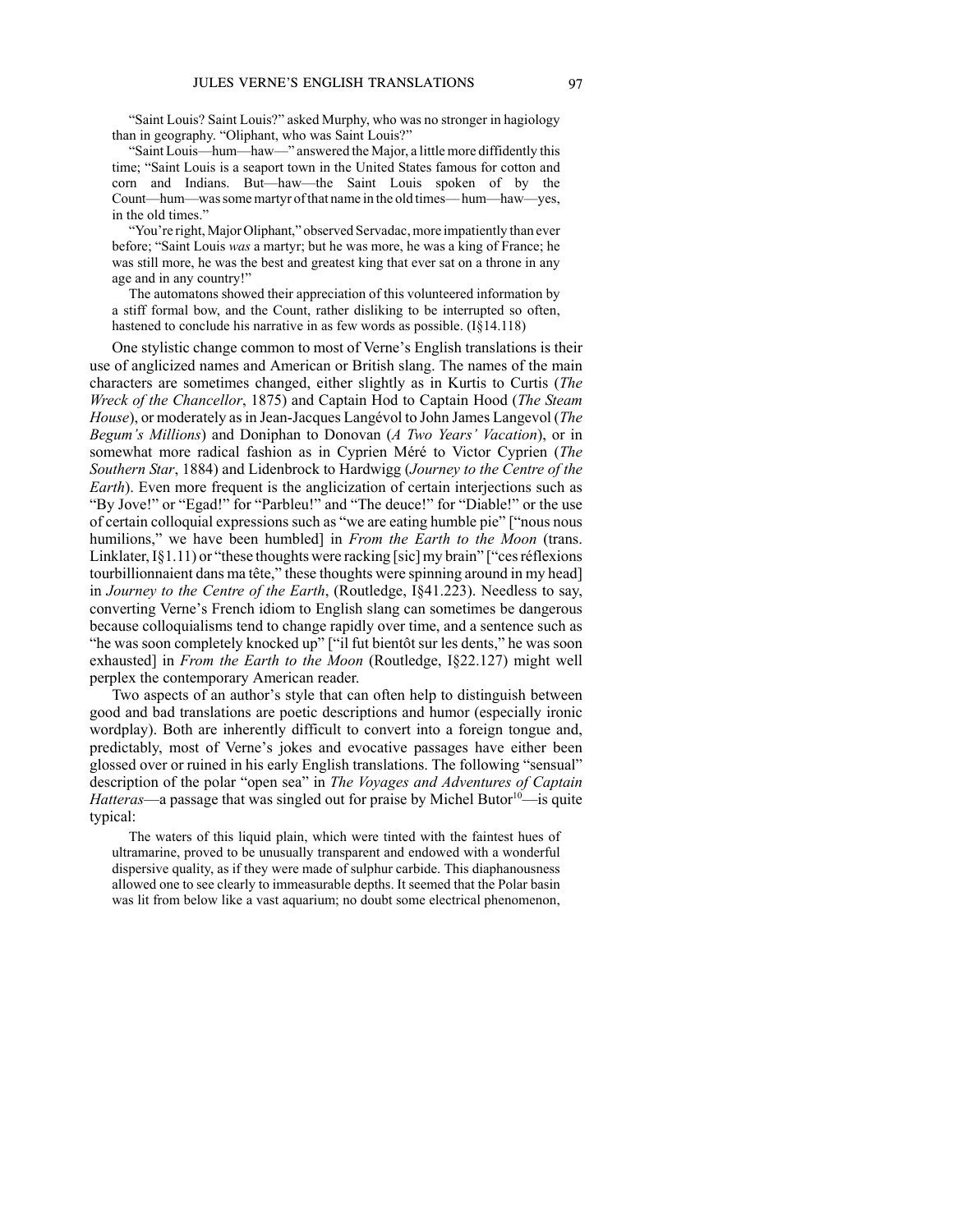produced at the bottom of the sea, illuminated its deepest recesses. As a result, their boat appeared to be suspended above a bottomless abyss. (II§21, my translation)

With its meaning twisted and its tone emptied of poetry, here is how this passage appears in the most commonly available English translation of this novel (still in print today):

The water of this Polar Sea presented some peculiar features worth mentioning. In colour it was a faint ultramarine blue, and possessed such wonderful transparency that one seemed to gaze down into fathomless depths. These depths were lighted up, no doubt, by some electrical phenomenon, and so many varieties of living creatures were visible that the vessel seemed to be sailing over a vast aquarium. (anon. trans., 1874 Routledge, rpt. as The Desert of Ice, 2002 Fredonia, II§21.102-03)

As for humor and wordplay, the following examples show how anglophone readers have never been able to savor Verne's wit. The first, from The Tribulations of a Chinaman in China (1879), features a noble Oriental who is always properly "oriented":

As for Wang, he had opened his huge yellow umbrella decorated with black monsters and, keeping himself "oriented" to the east as all highbred Chinese men should be, he looked around for things worth observing. (my translation)

But this clever piece of word play is entirely lost in translation:

Wang had opened his huge yellow umbrella decorated with figures of black monsters, and walked along, suffering very little to escape the keen eye of his observation. (trans. Frewer, 1879 Sampson Low I§3.30)

The second, from *Caesar Cascabel* (1890), is typical of the omnipresent *entre* nous humor in Verne's texts, as the narrator "winks" at the reader:

"Long live reindeer!" exclaimed young Sandre, this shout having, of course, nothing monarchical about it. (my translation)

But even such inconsequential humorous asides are frequently sacrificed in translation:

"Hurrah for the reindeer!" shouted young Sander. (trans. A. Estoclet, 1890 Cassell, II§11.320).

Finally, as the third book of a trilogy beginning with From the Earth to the Moon and continuing with Around the Moon, Verne's satiric novel Topsy-Turvy (a.k.a. The Purchase of the North Pole) is another work that is teeming with double entendres, authorial "winks," and self-referential parody. These comical effects operate on many levels. The novel's very title emphasizes the text's purposeful sabotage of the "Science-conquers-Nature" ideology implicit in most of Verne's earlier novels. And consider the tongue-in-cheek and highly phatic chapter titles such as "In Which Reappear Some Old Acquaintances of Our Young Readers" or "In Which One Sees Appear a Deus Ex Machina of French Origin." And, finally, there is the plot itself—a satiric, caricature-like portrayal of Verne's erstwhile Gun Club heroes Barbicane, Nicholl, and Maston (and a new character,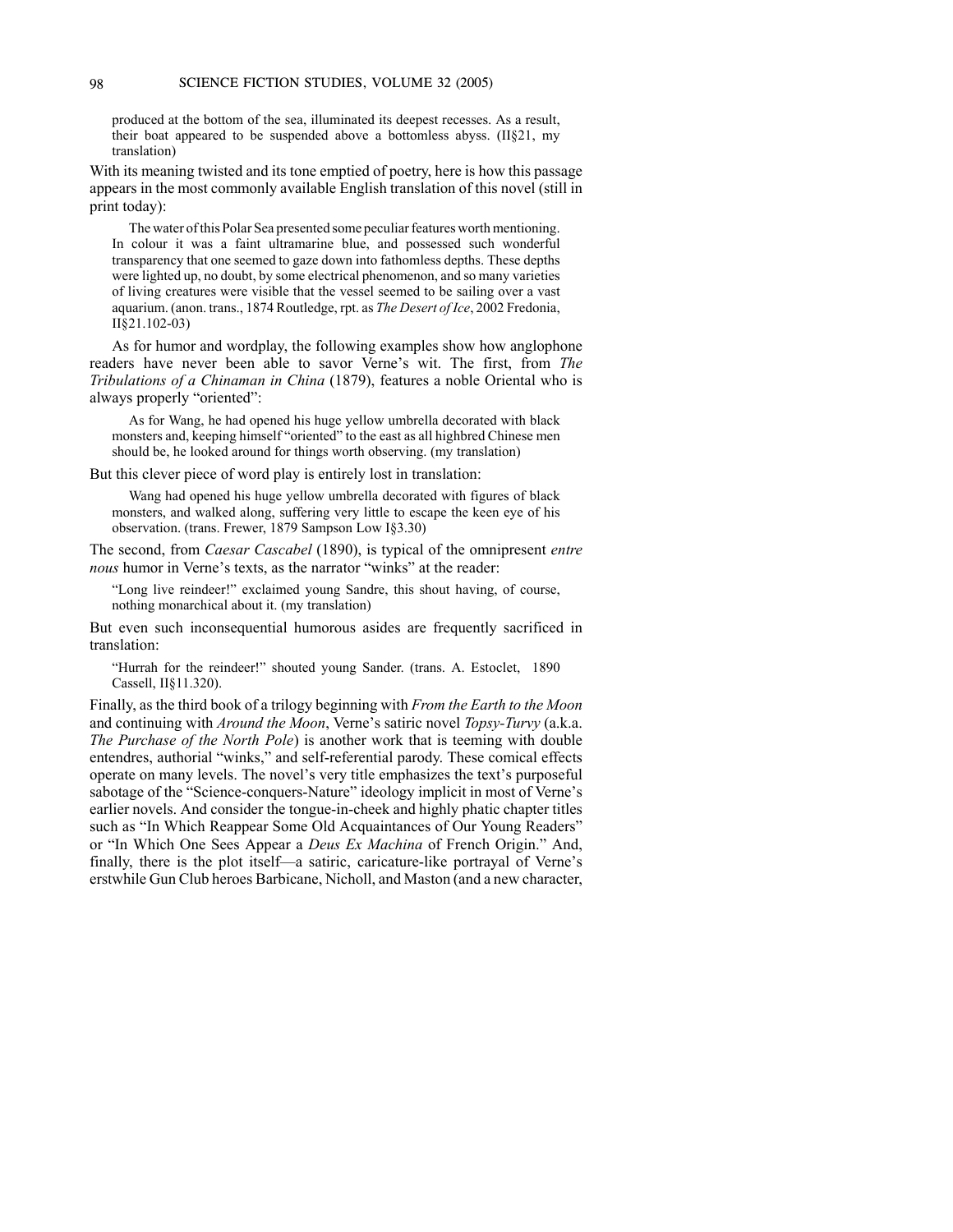Alcide Pierdeux [pi R squared]) who are now attempting to straighten the Earth's axis with a giant cannon blast—and fail miserably.

Let us examine just two of the many stylistic gems to be found in this novel and compare them with their English-language equivalents. First, in a delightful adaptation of Newton's gravitational formula, Verne describes the love-sick Mrs. Evangelina Scorbitt as follows:

Yes! These scientists appeared worthy of her admiration and fully justified a woman's feeling attracted to them proportionally to their mass and in inverse ratio to the square of their distance. And indeed J.T. Maston was corpulent enough to exercise on her an irresistible attraction.... (my translation)

In the American translation of this work, this clever Newtonian simile is nowhere to be found:

Yes, these wise people seemed to her worthy of all admiration and support. She felt herself drawn strongly towards them. And J.T. Maston was exactly that kind of man and one she adored.... (trans. anon., 1890 Ogilvie, rpt. 1960 Ace, I§4.47)

In this novel (as in several others, such as *Claudius Bombarnac* [1892] and The Sphinx of Ice [1897]) Verne repeatedly engages in a kind of good-humored auto-referentiality—simultaneously plugging his own works while citing characters and events in them as if they really existed, thereby blurring the line between fact and fiction. In the following passage, for example, he makes a comparison with the hero of his 1877 novel Hector Servadac, who had earlier journeyed through the solar system:

Who knows? Perhaps President Barbicane and Captain Nicholl regretted not being able to take their places inside the projectile. In the very first second, they would have travelled more than two thousand eight hundred kilometers! After having penetrated the mysteries of the lunar world, they would have penetrated those of the solar world, and under conditions somewhat different but just as interesting as the Frenchman Hector Servadac, who was carried off on the surface of the comet Gallia! (my translation)

In the translation, however, this rich intertextual reference is simply cut:

Who knows, perhaps President Barbicane and Capt. Nicholl regretted that they were not able to get into the projectile. In the first second they would have travelled 2,800 kilometers. (trans. anon., 1890 Ogilvie, rpt. 1960 Ace, I§18.141)

As these many examples clearly illustrate, readers who read Verne exclusively in English translation are not reading the real Jules Verne. Measured by any standard of completeness, accuracy, and style, these translations have committed to Verne's oeuvre what can only be described as "a massacre" (Butcher 131).

Yet one might legitimately ask: why does all this matter? Why should today's sf readers be concerned about the faithfulness of Verne's translations? Is it not true that—whatever their quality may have been—Verne's tales succeeded in capturing the imagination of generations of anglophone readers on both sides of the Atlantic? Did they not popularize an entirely new literary genre and make him one of the top-translated authors of all time?<sup>11</sup> And, furthermore, is it not conceivable that these often shoddy English translations just might have become 19th-century bestsellers because they were abridged, anglicized, and "adapted"?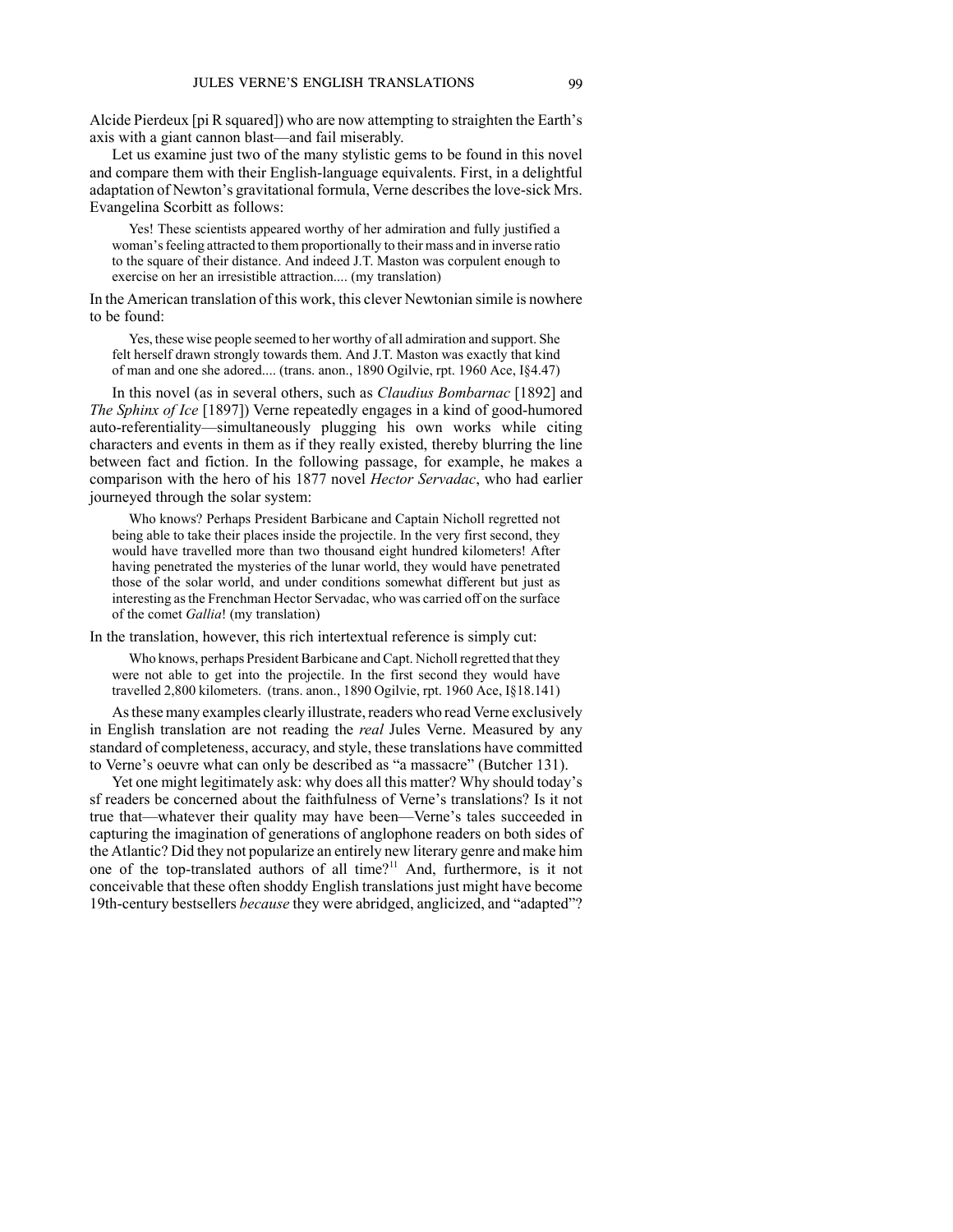Perhaps. But one must also remember that it was these same bowdlerized English translations that established Verne's reputation in anglophone countries as a prescient but non-literary<sup>12</sup> writer of adventure stories for children—an author whose works were, for well over a century, not deemed fit for academic study. It is, of course, impossible to know in retrospect how more accurate English translations of Jules Verne's works might have affected—either positively or negatively—his literary reputation and his cultural legacy in the United Kingdom and America. But I tend to agree with Brian Aldiss, who once observed that "The poverty of English translations of Verne has not diminished his popularity, merely his chance of a better critical appraisal" (96). In the year 2005, the centenary of Jules Verne's death, we celebrate his memory. What better time for the anglophone world to rediscover the real Jules Verne?

#### NOTES

All translations from the French are mine unless otherwise attributed.

1. In this preface, Roth goes on to outline how, in his own translation, he intends to "improve" on Verne's texts for the American reader:

Then my resolution was taken. It was to make an original translation, the best I could, of works of such undeniably inherent merit, a translation which, while strictly following the spirit of the author—this it could not do if slavishly bald and literal—would try to make the most of his strong points, throw the weak ones into shade, soften off extravagances, give the names a familiar sound, correct palpable errors—unless where radical, and then say nothing about them—simplify crabbed science, explain difficulties, amplify local coloring, clear up unknown allusions, put a little more blood and heart into the human beings—in short, a translation which should aim as far as possible at that natural, clear, familiar, idiomatic style which Verne himself would have used if addressing himself in English to an American audience.

Such services rendered to Jules Verne's stories, if done honestly, unobtrusively, and with even tolerable success, could hardly fail to be of decided advantage to the American public. (4-5)

2. See Michaluk.

3. In part because of Miller's pioneering efforts in blowing the whistle on these horrid versions which had become the standard English translations of Verne, literary critics today are aware of the problem. Note, for example, Everett Bleiler's comments that

Verne has been very badly served in translation. The Victorian "standard" translations are inaccurate, without literary merit, and often severely abridged. Verne's comments on social matters are often omitted.... All this is not satisfactory, but the reader often has only a choice between bad translations and no translations at all... (582)

Sf critic John Clute also observes that "Verne was served astonishingly badly by his contemporary translators" ("The Facts" 5) and that

The reputation he long had in English-speaking countries for narrative clumsiness and ignorance of scientific matters was fundamentally due to his innumerate and illiterate translators who—along with the publishers who commissioned their work—remained impenetrably of the conviction that he was a writer of overblown juveniles and that it was thus necessary to trim him down, to eliminate any inappropriately adult complexities, and to pare the confusing scientific material to an absolute minimum" ("Jules Verne" 1276-77).

4. See Miller's retranslations of Twenty Thousand Leagues under the Sea (1965, 1976) and From the Earth to the Moon (1978) as well as his more recent co-publication with Frederick Paul Walter of Twenty Thousand Leagues under the Sea (US Naval Institute, 1993); Butcher's fine translations of Journey to the Centre of the Earth (1992), Around the World in Eighty Days (1995), and Twenty Thousand Leagues under the Seas (1998) in the "Oxford World's Classics" series published by Oxford UP; Edward Baxter's Family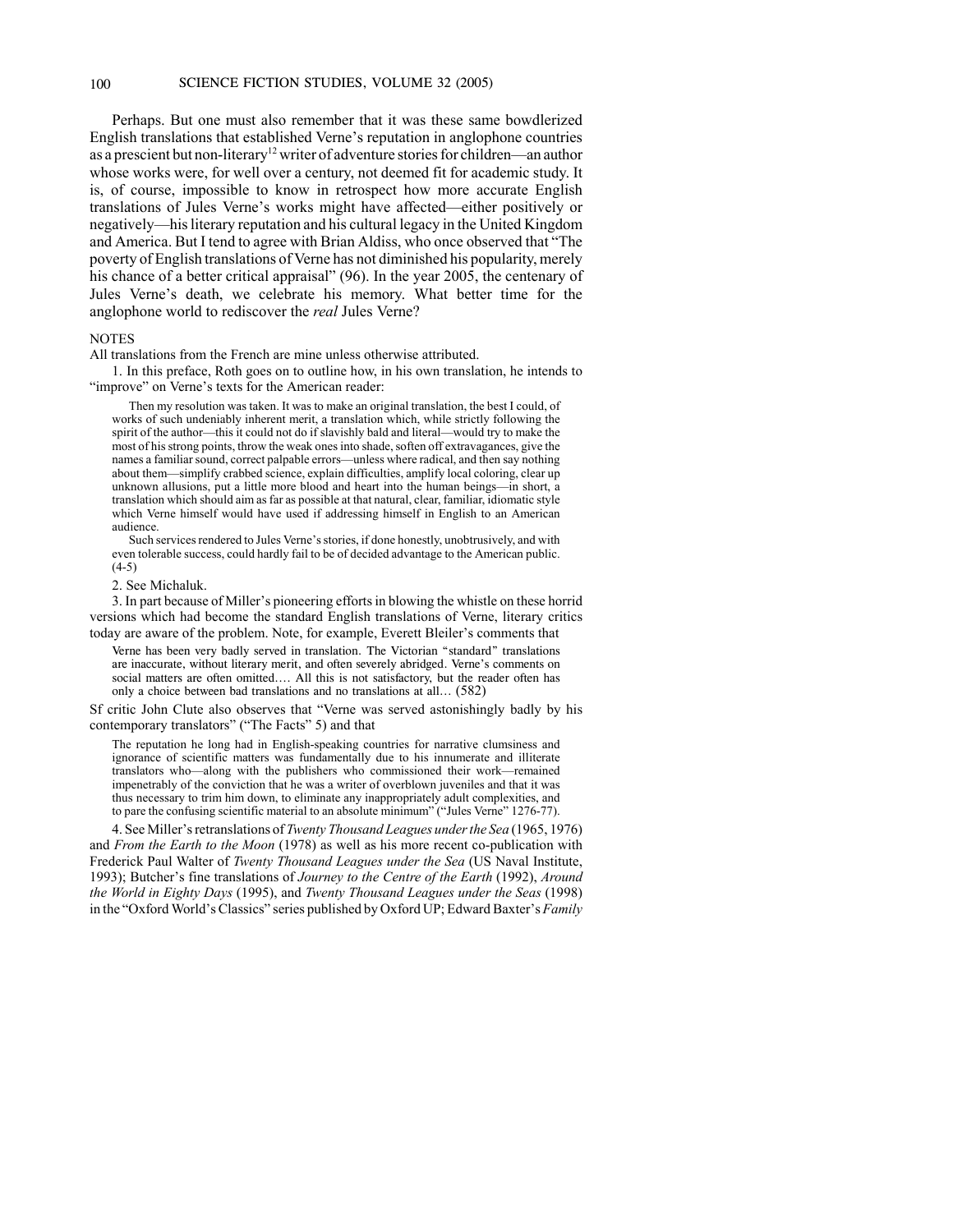Without a Name (NC Press, 1982) and The Fur Country (NC Press, 1987); Baxter's English translation of Verne's Invasion of the Sea (2001) as well as Stanford Luce's The Mighty Orinoco (2002), The Begum's Millions (forthcoming 2005), and The Kip Brothers (forthcoming 2006) as well as Teri Hernandez's translation of Travel Scholarships (forthcoming 2006), all in Wesleyan UP's new "Early Classics of Science Fiction" series. Other updated Verne translations since the 1960s include Anthony Bonner's Twenty Thousand Leagues under the Sea (Bantam, 1962); Robert Baldick's Journey to the Center of the Earth (Penguin, 1965), Around the World in Eighty Days (Dent/Dutton, 1968), and From the Earth to the Moon and Around the Moon (Dent/Dutton, 1970); Evelyn Copeland's Adventures of the Rat Family (Oxford, 1993); Sidney Kravitz's The Mysterious Island (Wesleyan, 2001) and Jordon Stump's version of the same (Modern Library, 2001); Benjamin Fry's Magellania (Welcome Rain, 2002); Stephen Gray's The Star of the South (Protea, 2003); Andrew Brown's A Fantasy of Dr. Ox (Hesperus, 2003); and Michael Glencross's recent Around the World in Eighty Days (Penguin, 2004).

5. On the other hand, I was pleasantly surprised to discover that the e-book of Journey to the Centre of the Earth that I downloaded from Amazon.com (published by the Modern Library, with a preface by sf author David Brin) was *not* the infamously poor "Hardwigg" version of this novel but, rather, a more faithful public-domain translation first published by Routledge in 1876.

6. For more information on the publishing history of Verne's works in English, see Brian Taves and Stephen Michaluk's excellent The Jules Verne Encyclopedia (89-194).

7. I.O. Evans's "Fitzroy Editions," published during the late 1950s and 1960s, constitute undoubtedly the most comprehensive series of modern Verne translations in English (far more than the 1911 "Vincent Parke" collection, edited by Charles F. Horne). In fact, for many of Verne's later novels and virtually all of his posthumous works, no other English translations exist. Unfortunately, I.O. Evans often abridged Verne's texts and made other changes to "adapt" them to an anglophone audience. In an essay published in the Bulletin de la Société Jules Verne in 1968, he defended himself, saying:

I have been chided for not publishing an unabridged version of Verne's work and for having, in fact, subjected it to editorial cuts that were too extensive. I will only say that, if I had published it in its entirety, I would have risked discouraging the reader. Even during Verne's time, certain parts of his narratives must have been considered off-putting. And the contemporary public, partly as a result of radio and television, no longer has the patience to assimilate long passages of geographical information, many of which are outdated.

Instead, I tried to remain faithful to the spirit of Verne, presenting him in a manner that would please today's readers. And the fact that these corrected versions now number 60 volumes shows that I was not mistaken. Stripped of their excessively long passages, Verne's stories take on a new life. They are more interesting than one might imagine, compared to their originals.

Jules Verne believed strongly in Providence, and I think that he himself would judge that I have been guided in my work by Providential inspiration. (5-6, my translation)

Although the purist might view the "Fitzroy" editions as a betrayal of Verne's original texts, it must not be forgotten that an entire generation of Anglo-American readers have discovered Jules Verne through these popular editions—readers who probably would not have otherwise become familiar with Verne's oeuvre. As one such reader explained:

Until the Evans editions came along, I had no idea of the quantity and scope of Vernian works. If nothing else, he introduced me to the much wider world of Verne than I ever knew existed. Many of the earlier English translated works I have acquired since then are a result of my knowing of their existence through the Evans translations. If some of the translations were not entirely accurate or some of the translations were abridged, so what? They were enjoyable reading and provided a firm foundation for continuing. For that reason, I have always been grateful for his work. (Mark Eckell, e-mail message to the Jules Verne Forum [listserve of Zvi Har'El's Jules Verne Collection], Nov. 1, 2004).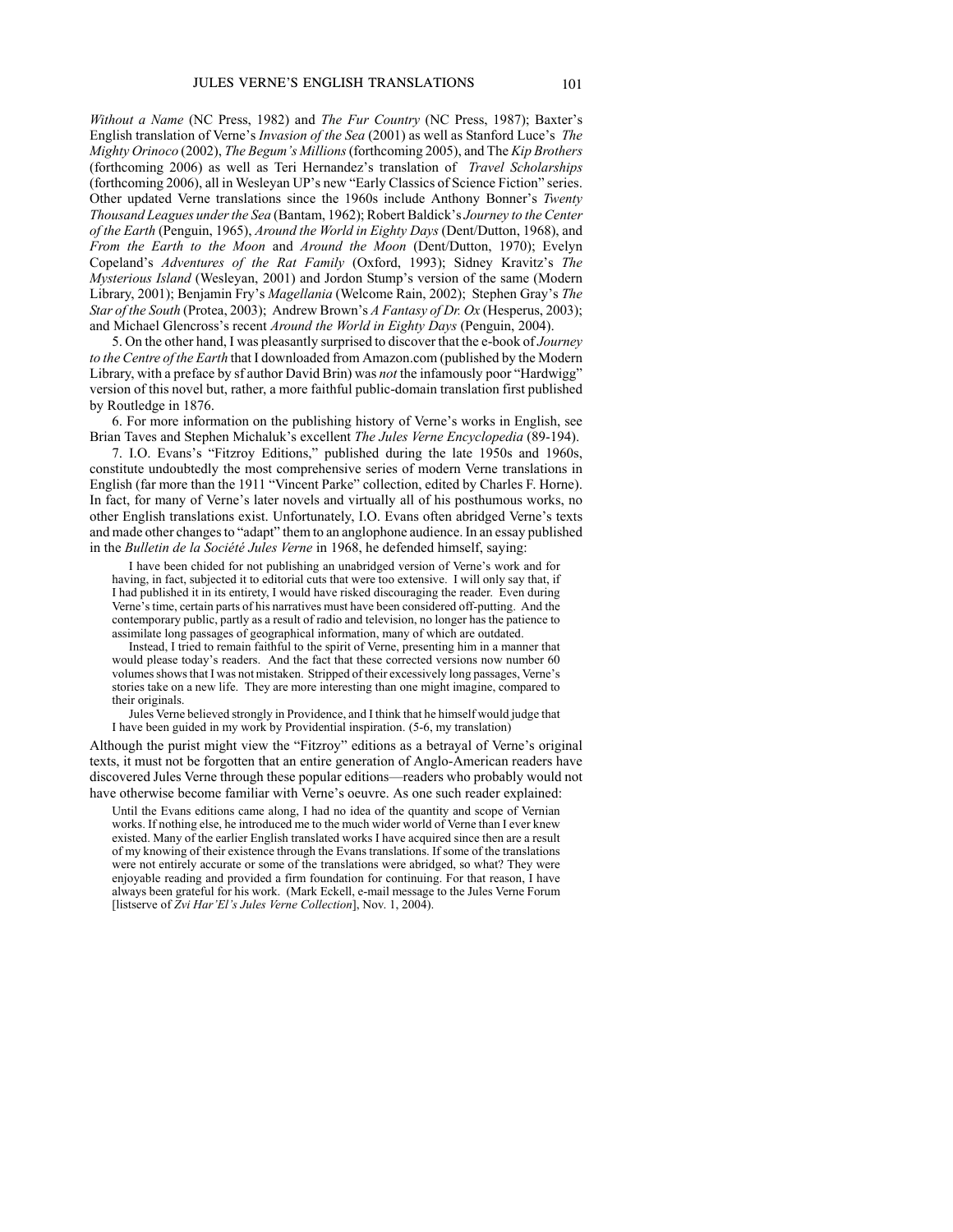For more on these (and other) English-language editions, consult The Jules Verne Encyclopedia and Andrew Nash's very informative website <http:.//julesverne.ca/>.

8. For a relatively complete listing of alternative English titles for Verne's works, see Taves and Michaluk (95-102).

9. See Compère, especially the chapter entitled "J.V. en ses miroirs" [J.V. in his Mirrors] which discusses the "metatextuality" of Verne's wrting—those moments where the text focuses on itself and its own functionality as a semiotic system (see especially pp. 124-52).

10. See Butor, especially 145-48.

11. According to the most recent survey in the "Index Translationum" (at <http://databases.unesco.org/xtrans/stat/xTransStat.a?VL1=A&top=50&lg=0>), the top ten most translated authors in the world are: Walt Disney Productions, Agatha Christie, The Bible, Jules Verne, Lenin, Barbara Cartland, Enid Blyton, William Shakespeare, Hans Christian Andersen, and Danielle Steel.

12. Even literary critics who are pro-sf have sometimes characterized Verne's writing as hopelessly non-literary. Kingsley Amis in his New Maps of Hell (1960), for example, speaking of Verne's Twenty Thousand Leagues under the Sea (the very poor Mercier Lewis translation), describes the venerable French author as follows:

With Verne we reach the first great progenitor of modern science fiction. In its literary aspect his work is, of course of poor quality.... Even the more active passages are full of comically bad writing....

One would have to blame Verne's translator for some of those ineptitudes, but such was the form in which the novels reached English-speaking readers, none of whom, to my knowledge, has bothered to complain. The story and the ideas were the thing. (28-29)

#### WORKS CITED

Aldiss, Brian. Billion Year Spree: The True History of Science Fiction. New York: Schocken, 1974.

Amis, Kingsley. New Maps of Hell. New York: Ballasting, 1960.

Bleiler, Everett. "Jules Verne." Science Fiction Writers: Critical Studies of the Major Authors from the Early Nineteenth Century to the Present Day. New York: Scribner, 1982. 582.

Butcher, William. "Journey to the Centre of the Text." Babel 40:11 (1994): 131.

Butor, Michel. "Le Point suprême et l'âge d'or à travers quelques oeuvres de Jules Verne." Répertoire. Paris: Ed. de Minuit, 1960. 130-62.

- Clute, John. "The Facts About Verne." Interzone (September 1999): 5.
- -. "Jules Verne." The Encyclopedia of Science Fiction. New York: St. Martin's Press, 1993. 1275-79.
- Compère, Daniel. Jules Verne écrivain. Geneva: Droz, 1991.
- Evans, I.O. "Jules Verne et le lecteur anglais." Bulletin de la Société Jules Verne 6 (1968): 3-6.
- Hazeltine, H.W. "Jules Verne's Didactic Fiction." Chats About Books, Poets and Novelists. New York: Scribner, 1883. 337-46.
- Hurd, Willis E. "A Collector and His Jules Verne." Hobbies (August 1936): 88-89.
- Michaluk, Jr., Stephen. "The American Jules Verne Society." The Jules Verne Encyclopedia. Ed. Brian Taves and Stephen Michaluk, Jr. Lanham, MD: Scarecrow, 1996. 23-31.
- Miller, Walter James. "Foreword: A New Look at Jules Verne." The Annotated Jules Verne: Twenty Thousand Leagues under the Sea. Trans. and ed. Walter James Miller. NY: Crowell, 1976. vii-xxii.